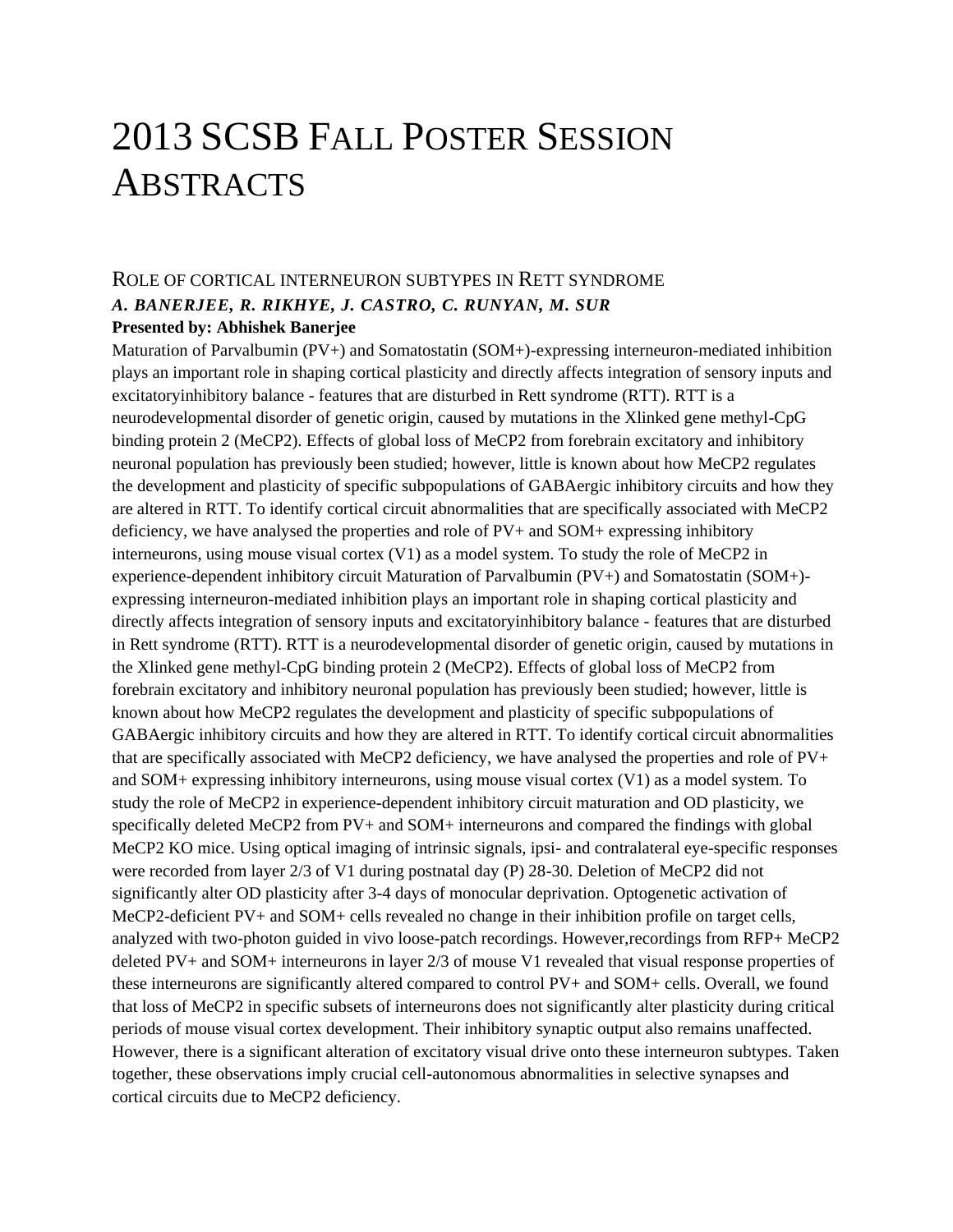#### MULTI-VIEW NETWORK MODULE DETECTION

#### *Y.-T. CHANG, D. PANTAZIS*

#### **Presented by: Yu-Teng Chang**

We propose a novel method to solve the joint modular structure identification from multiple networks. The combination of modular detection and multi-view clustering provides a formal mathematical framework to jointly partition multiple networks formed from diverse real-life systems, such as fMRI connectome.

Asilomar Conference, 2013

### REGULATION OF COMPLEXIN FUNCTION MODULATES ACTIVITY-DEPENDENT GROWTH OF DROSOPHILA SYNAPSES

#### *R. W. CHO, L. BARR-BUHL, D. VOLFSON, J. T. LITTLETON* **Presented by: Richard William Cho**

The Drosophila neuromuscular junction (NMJ) is highly plastic and undergoes activity-dependent synaptic proliferation over the course of larval development. We have previously found that complexin (cpx) null mutants exhibit a dramatic increase in spontaneous action potential-independent synaptic vesicle release (minis) and a reduction in action potential-dependent fusion at Drosophila NMJs. This suggests a dual function for Cpx at the synapse -- preventing unregulated spontaneous fusion and facilitating action potential evoked release. This dual function of Cpx is genetically separable and is likely mediated by distinct molecular mechanisms. Here we show that Cpx is a substrate for PKA phosphorylation, which can modify its role in activity-dependent functional and structural plasticity. Invivo experiments using cpx phospho-incompetent mutant rescue experiments in the cpx null background demonstrate that Cpx phosphorylation is required for activity-dependent structural plasticity at the Drosophila NMJ. We examined the functional consequences of Cpx phosphorylation using point mutants at specific Cpx phosphorylation sites, and find that its function as a clamp and facilitator of vesicle release is differentially modulated. It is well established that increased neuronal activity through action potentialevoked release promotes synaptic growth and functional changes, but the biological contributions of minis are less clear. We find that spontaneous vesicle fusion can also regulate synaptic growth through a retrograde signaling pathway. These data suggest that multiple signaling pathways may converge on Cpx to differentially regulate its synaptic function, and that this regulation is required for synaptic growth and activity-dependent plasticity.

Cold Spring Harbor Laboratories--Neurobiology of Drosophila October 2013

#### AUTOMATED IMAGE-GUIDED WHOLE-CELL PATCH CLAMP TECHNOLOGY FOR MAPPING FUNCTIONAL NEURONAL CIRCUIT CONNECTIVITY IN THE AUTISM SPCTRUM DISORDERS *A. A. CHUBYKIN, B. CALLAHAN, E. S. BOYDEN, M. F. BEAR* **Presented by: Alexander A. Chubykin**

A critical question in autism research is whether different genetic causes converge on a limited number of pathophysiological mechanisms. Of particular interest is the question of whether synaptic connectivity, function, and plasticity is at the core of autism pathophysiology. The tool best suited to address this question is the whole-cell patch clamp technique with which multiple aspects of excitatory and inhibitory synaptic currents, cellular excitability, and interneuronal connectivity can be characterized. However, this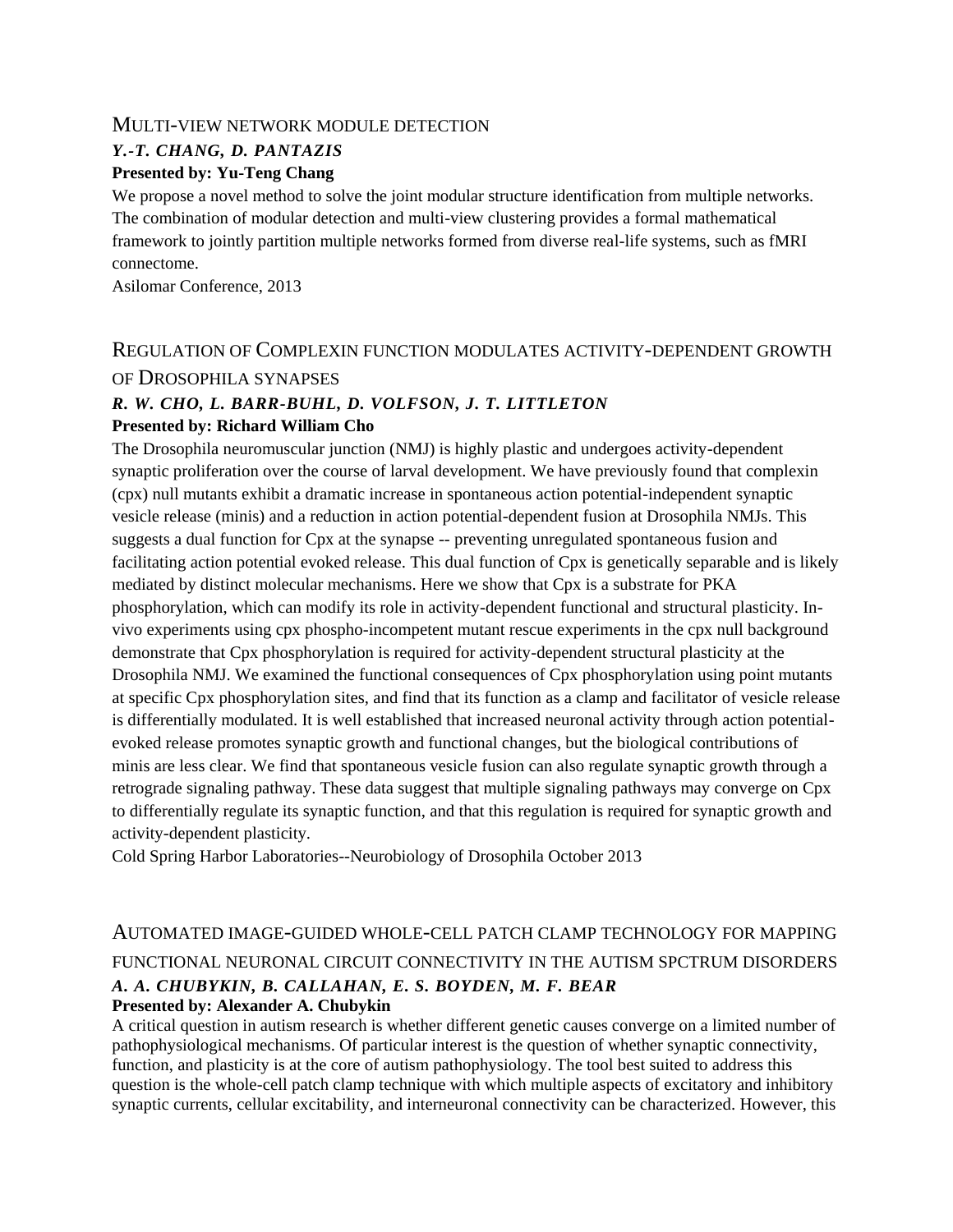method has extremely low throughput because of the level of expertise currently required of the experimenter to achieve good recordings from connected neurons. We have overcome this roadblock by developing a new image-guided Autopatcher 3D system for brain slices, extending the blind in vivo automated whole-cell patch clamp prototype developed in the Boyden laboratory. This system provides image-guided whole-cell patch clamp electrophysiology for analyzing functional neuronal connectivity in vitro, and can be combined with Channelrhodopsin-Assisted Circuit Mapping (CRACM) to map functional connectivity in different brain areas. We are currently using this system to test whether basic physiological mechanisms are altered in the excitatory or inhibitory neurons of the primary visual cortex and in primary neuronal cultures, and if these alterations underlie increased excitability and excessive persistent neuronal activity in the Fragile X mouse model.

*The social epidemiology of Autism Spectrum Disorder: An examination of social and organizational risk factors for diagnosis P. COLATAT, L. CROEN, E. ZUCKERMAN, S. SILBEY, S. DAWOOD* **Presented by: Phech Colatat, Shadab Dawood**

# *Organizational influence in autism diagnosis: Adaptation from imprinting*

#### *P. COLATAT*

#### **Presented by: Phech Colatat**

What explains differences in ASD (autism spectrum disorder) diagnosis rates? Recent research has highlighted the role of social factors in ASD diagnosis but surprisingly has not examined the role of the central actor in ADS diagnosis: the healthcare provider. I study the diagnosis ASD in a large healthcare organization, Kaiser Permanente Northern California (KPNC), between 2000 and 2012. Rates of ASD diagnosis increased throughout the 1990s and 2000s at KPNC, consistent with broader changes in the field, but substantial variation was found across three specialized ASD clinics with diagnosis rates differing by as much as 30 percentage points. This is particularly surprising, considering all clinics are part of the same healthcare organization and should have the same diagnostic practices. In my research, I rule out the alternative explanations that these differences were driven by incentives, patient characteristics, health care provider characteristics, and referral patterns. Instead, I trace the difference in diagnostic outcomes to subtly distinct professional approaches at each clinic. These different approaches can be traced to the professional approaches of each clinic?s founding director and to the directors? educational experiences in ASD.

#### *Restricted, Repetitive Behaviors and Specifically Correlated RNA Profiles Induced by D-Amphetamine*

#### *B. CHILINGIRIAN, H. BOWDEN, J. CRITTENDEN, D. HOUSMAN, A. GRAYBIEL* **Presented by: Jill Crittenden, Hilary Bowden, Berj Chilingirian**

Restricted repetitive behaviors that have no apparent utility are termed stereotypies and are associated with a variety of pharmacological, environmental, and genetic conditions including drug intoxication, stress, OCD and autism. Pathological stereotypies are associated with abnormalities in the cortico-striatal circuit that normally subserves motor learning and habit formation. Psychomotor stimulants such as amphetamine cause dopamine release in the striatum, which promotes the expression of stereotypies. To identify gene expression changes associated specifically with severe stereotypy, we first sought to define an amphetamine treatment regime that induces maximal sensitization of stereotypy. Observational and automated measurements of stereotypy were made across days in mice that were treated with damphetamine for 21 days. We found that mice undergo significant sensitization (augmentation) of their stereotypy response within the first few days of d-amphetamine treatment and develop a preferred cage location for engagement in stereotypy. Across the second two weeks of treatment, the duration of the confined stereotypy response diminished as locomotor responses predominated. We identified significant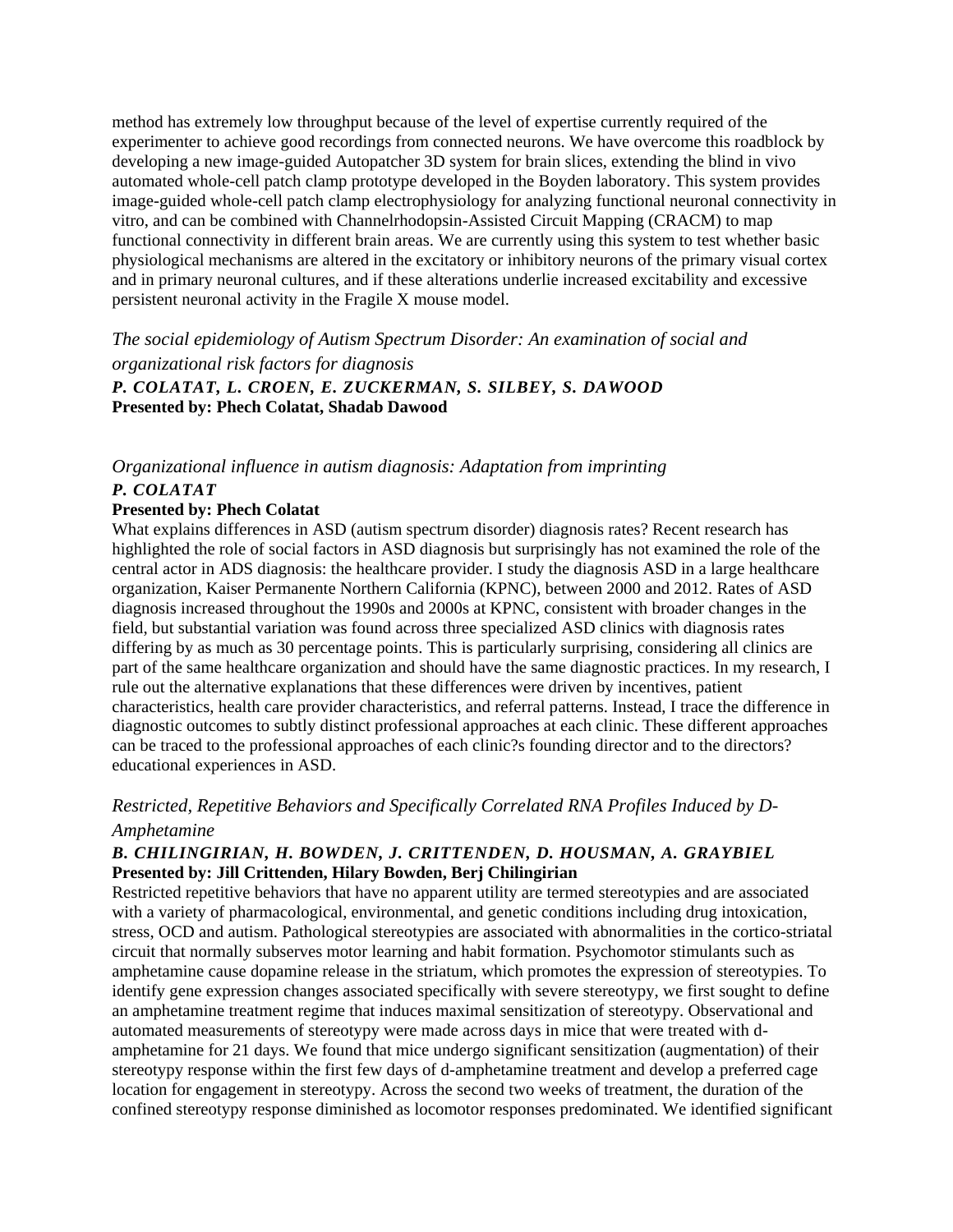RNA changes in the dorsal striatum of mice treated with the 7 day, stereotypy-sensitizing protocol by comparing changes among mice in six different treatment groups (d-amphetamine or vehicle for 1, 7 or 21 days). There was a predominance of changes in transcription factors, including Per, the nr4a family and NPAS family.

*Exploring superior temporal sulcus responses and patterns with a broad set of naturalistic stimuli*

# *B. DEEN, N. KANWISHER, R. SAXE*

**Presented by: Ben Deen**

The superior temporal sulcus (STS) has been identified as a critical region for social perception. Prior experiments have used targeted contrasts (e.g., faces versus objects or human motion versus object motion) to investigate STS functional organization. However, the space of visual social stimuli is very broad, and experiments intended to isolate a single feature may miss other dimensions of relevance to the STS. Additionally, while most prior work on the STS has focused on responses of individual voxels or regions of interest, recent fMRI studies in other domains have demonstrated that multivoxel patterns of activity often carry more information than mean responses alone. In the present study, we measured STS responses to 282 dynamic social stimuli (3s-long film clips depicting humans acting and interacting), and related responses and patterns to a number of continuous social dimensions. These dimensions, defined by obtaining behavioral ratings of the stimuli, included various types of biological motion (head, hand, eye, and leg motion), the presence of talking, presence of a social interaction, strength of emotions depicted, and emotional valence. Low-level visual properties (luminance, contrast, and motion) were included as controls, and all measures were orthogonalized with respect to the others. We find that patterns in a common posterior STS region explain unique variance in a large number of social perceptual dimensions, including different types of biological motion, the presence of interactions and talking, and strength of emotions. Additionally, the presence of talking related to patterns in multiple regions along the full length of the STS. Methodologically, relating patterns rather than univariate responses to these stimulus dimensions improved sensitivity across the board.

#### *Molecular tuning of Wnt signaling during neuronal development by Autism-associated gene CHD8*

#### *O. DURAK, Y. J. KAESER-WOO, L.-H. TSAI* **Presented by: Omer Durak, Yea Jin Kaeser-Woo**

Autism spectrum disorders (ASDs) represent an etiologically heterogeneous group of developmental disorders of the human brain. Our goal is to dissect the molecular pathways that cause ASDs. The Wnt signaling pathway is critical for the formation of the nervous system: it promotes neuronal proliferation and migration in the developing brain. Chromodomain Helicase DNA-binding 8 (CHD8), an important regulator of Wnt pathway, was first associated with cognitive impairment and recent whole-exome sequencing of de novo mutations in sporadic ASD has further strengthened the evidence for CHD8 as a major risk gene of ASD. Our initial observations of developing mouse brain suggested that depletion of CHD8 using RNA interference results in a series of developmental deficiency including dysregulation of neuronal proliferation as well as migration and dendritic branching of newborn neurons. In combination of luciferase reporter assay and biochemical characterization of CHD8, we are beginning to understand the mechanism by which CHD8 regulates Wnt pathway during neuronal development. These observations will provide insight into the mechanism contributing to ASD.

#### *High-content in vivo analysis of neuronal activity and patterning in zebrafish*

#### *P. M. EIMON, A. ALLAOU, L. FREIFELD, M. REZAIE, Y. WU, M. F. YANIK* **Presented by: Peter M. Eimon, Limor Freifeld, Mostafa Rezaie**

The zebrafish (Danio rerio) is a powerful model system for high-throughput in vivo characterization of genes implicated in autism spectrum disorders (ASD). Genome wide association studies and exome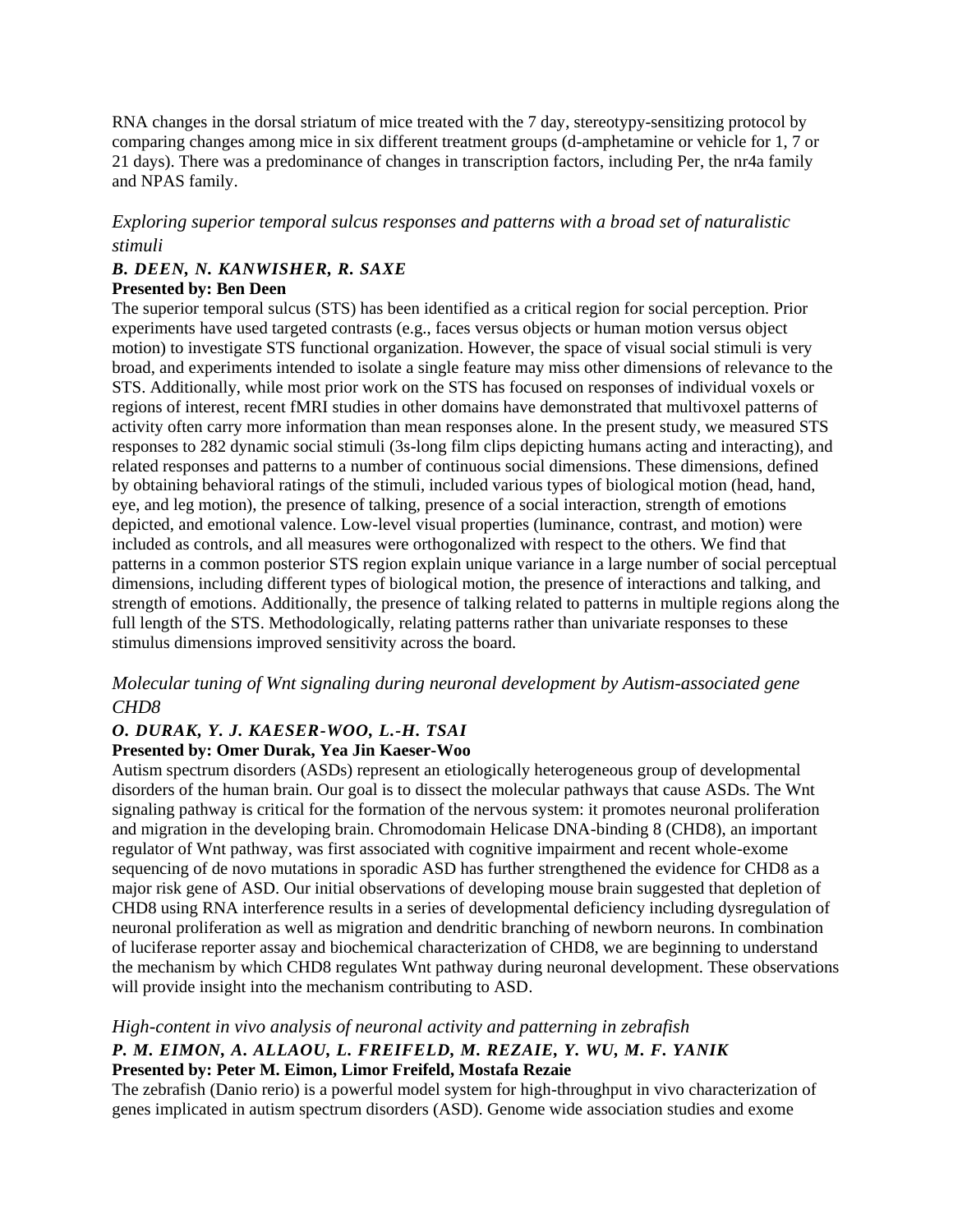sequencing have identified hundreds of rare alleles, copy number variants, and de novo mutations associated with ASD. Validating the biological significance of these mutations is challenging due to the complex developmental and cognitive deficits underlying autism, which cannot be easily modeled in cell culture assays. Our lab is developing two complimentary approaches for high-throughput/high-content imaging of neurological phenotypes that arise during CNS development in zebrafish larvae. 1) An automated optical projection tomography platform to image brain patterning in three dimensions at nearcellular resolution throughout early development. 2) Confocal and light-sheet microscopy platforms for real-time whole-brain imaging of neuronal activity in transgenic zebrafish expressing genetically encoded calcium indicators and optogenetic tools. Both approaches yield multidimensional quantitative datasets that allow highly complex neurological phenotypes to be measured, classified, and studied in unprecedented detail. Used in combination, these platforms will allow zebrafish mutants to be assessed for both morphological and functional deficits and may ultimately enable high-throughput drug screening to identify therapeutic compounds.

# *An isogenic human induced pluripotent stem cell model of Rett Syndrome reveals novel alterations in microRNA expression and downstream molecular targets.*

## *N. MELLIOS, S. D. SHERIDAN, S. KWOK, D. FELDMAN, B. ROSEN, B. CRAWFORD, S. HAGGARTY, M. SUR*

#### **Presented by: Danielle Feldman**

Rett Syndrome (RTT) is an X-linked monogenic form of autism spectrum disorder that is predominantly caused by mutations in methyl CpG-binding protein 2 (MECP2). Clinical features of RTT include a period of normal development lasting up to 6-18 months followed by stagnation of both neurological and general growth development. As this is a disorder of early development, it has proven difficult to elucidate phenotypes and/or molecular signatures at a pre-symptomatic stage. We have generated human induced pluripotent stem cell (iPSC) lines in which to study molecular and functional phenotypes in vitro at various stages of neural development. By utilizing x-inactivation, we are able to generate isogenic cell lines that originate from the same patient and differ exclusively at the disease allele. Additionally, we have knocked down MECP2 expression in healthy control cell lines using viral shRNA constructs. Using dual-SMAD inhibition, we induce iPSCs to adopt a neural lineage. Subsequently, we differentiate these neural progenitors into cortical neurons. iPSC-derived neurons are capable of firing action potentials and exhibit spontaneous synaptic activity, observed via whole-cell patch clamp and functional calcium imaging. Using these isogenic patient-derived and MECP2 knockdown cell lines, we screened for and validated miRNAs altered in RTT at both neural progenitor and neuronal stages. Results identified a miRNA family that is robustly augmented in RTT at both time points in patient-derived cell lines, as well as in control cell lines following MECP2 knockdown via shRNA. In parallel, components of the mitogenactivated protein kinase (MAPK) pathway that are known targets of the upregulated miRNA family were found to be misregulated in RTT lines. RTT lines exhibit a phenotypic delay in maturation, as seen in morphological and protein expression-based analyses. Ongoing experiments are focused on elucidating the mechanisms that underlie these deficits, particularly as they relate to the aberrant signaling regulation at hand. As such, we?ve shown that MeCP2-mediated miRNA expression is altered in a human model of RTT and has significant effects on downstream signaling pathways implicated in RTT pathogenesis.

#### *Amygdala inputs to the ventral hippocampus bidirectionally modulate social behavior A. C. F•LIX-ORTIZ, K. M. TYE*

#### **Presented by: Ada Felix-Ortiz, Neha Bhagat**

Impairments in social interaction represent a core symptom in a number of psychiatric disease states including autism, schizophrenia, depression and anxiety. Although the amygdala has long been linked to social interaction, little is known about the functional role of connections between the amygdala and downstream regions in non-competitive social behavior. In the present study, we used optogenetic and pharmacological tools in mice to study the role of projections from the basolateral amygdala (BLA) to the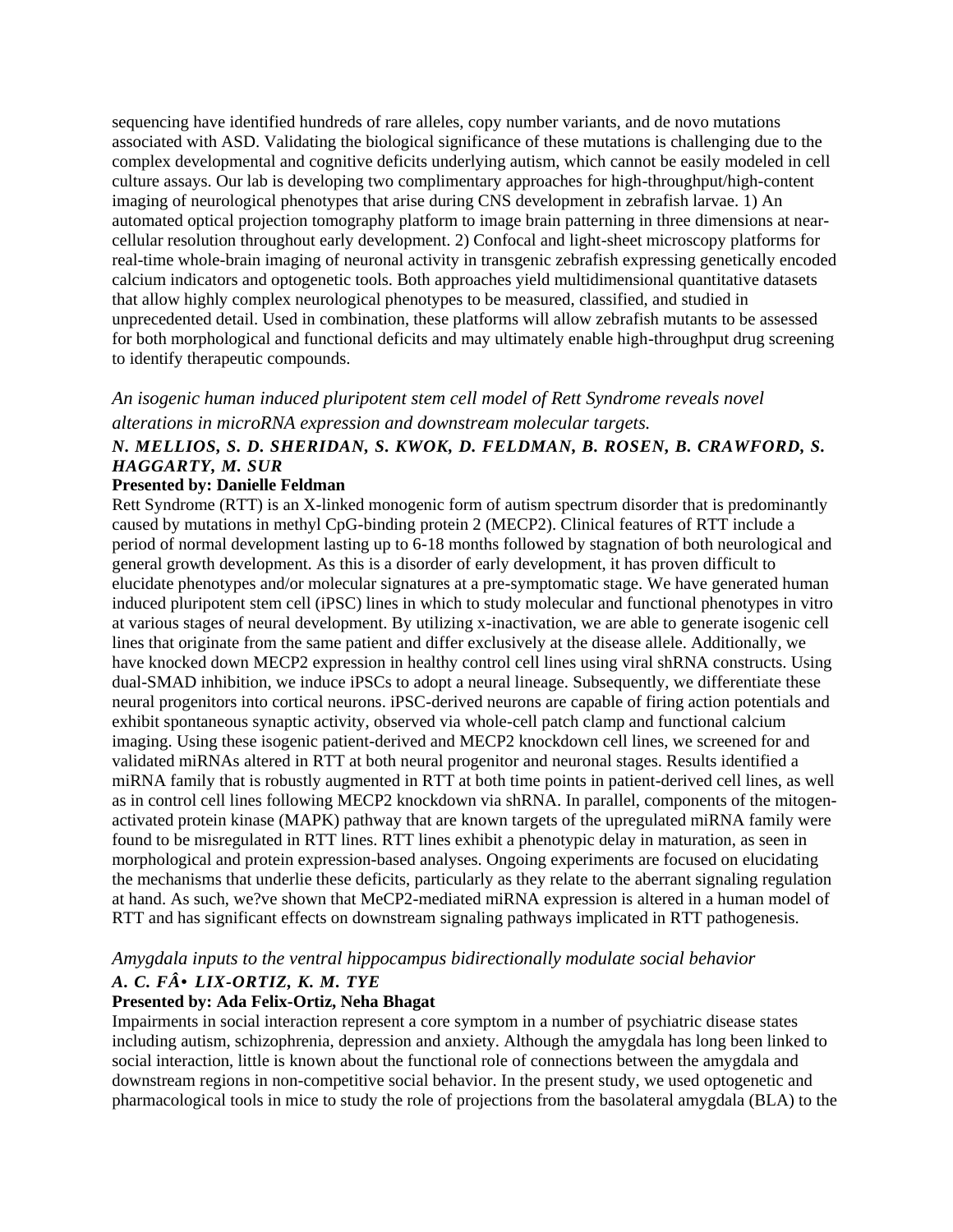ventral hippocampus (vHPC) during two social interaction tests; the resident- juvenile intruder paradigm and the three chamber sociability test. BLA pyramidal neurons were transduced using adeno-associated viral vectors (AAV5) containing either channelrhodopsin-2 (ChR2) or halorhodopsin (NpHR), under the control of the CaMKIIÃ promoter to allow for optical excitation or inhibition of amygdala axon terminals. Optical fibers were chronically implanted to selectively manipulate BLA terminals in the vHPC. NpHR-mediated inhibition of BLA-vHPC projections significantly increased social interaction on the resident-juvenile intruder paradigm as shown by increased intruder exploration. In contrast, ChR2 mediated activation of BLA-vHPC projections significantly reduced social behaviors as shown in the resident-juvenile intruder paradigm by decreased time exploring the intruder and in the three chamber sociability test by decreased time spent in the social zone. These results indicate that BLA inputs to the vHPC are capable of modulating social behaviors in a bidirectional manner.

#### *Automated phenotyping of mouse behavior*

#### *C. WANG, Y. NI, S. BRAUN, N. EDELMAN, H. JHUANG, G. FENG, T. POGGIO* **Presented by: Charlie Frogner**

We have developed a trainable computer vision system that automates the analysis of complex mouse behaviors, for a single mouse in its home cage [3]. Our system performs on par with human scoring, as measured from ground-truth manual annotations of thousands of clips of freely behaving mice. As a validation of the system, we characterized the home-cage behaviors of two standard inbred and two nonstandard mouse strains. From these data, we were able to predict in a blind test the strain identity of individual animals with high accuracy.

Moving beyond single-mouse behaviors, we have also developed a system for tracking multiple mice throughout their social interactions [4,5,6]. Our system performs with high accuracy against human scoring of mouse trajectories and pose, and is able to maintain the identities of the mice through complex physical interactions. We are currently applying this system to analyze the social behaviors of a number of transgenic models, with the hope of gaining additional quantitative insights into the social deficits associated with autism.

1. J. N. Crawley. Mouse behavioral assays relevant to the symptoms of autism. Brain Pathology, 17:448- 459, 2007.

2. J. Peca. C. Feliciano. J. Ting. W. Wang. M. Wells. T. Venkatramann. C. Lascola. Z. Fu. and G. Feng. Shank3 mutant mice display autistic-like behaaviors and striatal dysfunction. Nature, 2011.

3. H. Jhuang, E. Garrote, X. Yu, V. Khilani, T. Poggio, A. Steele, and T. Serre. Automated home-cage behavioral phenotyping of mice. Nature Communications, 2010.

4. N. Edelman. Automated phenotyping of mouse social behavior. M.Eng. thesis, MIT, 2011.

5. S. Braun. Tracking multiple mice. M.Eng. thesis, MIT, 2012.

6. C. K. Wang. Multiple mice tracking using Microsoft's Kinect. M.Eng thesis, MIT, 2013.

#### *Sensory Hypersensitivities in Autism*

#### *T. K. GANDHI K. TSOURIDES, N. SINGHAL, D. PANTAZIS, M. KJELGAARD, P. SINHA* **Presented by: Tapan K. Gandhi, Kleovoulos Tsourides**

Sensory hypersensitivities are diagnostic of autism spectrum disorder (ASD). Estimates are that 88% of individuals with ASD experience sensory hypersensitivities, the most common being auditory. We posit that impaired neural habituation may be a causal factor. Habituation serves the function of adapting to predictable sensory stimuli such that cognitive resources are free to process new information.

Impairments in habituation to sensory stimuli would make for a confusing situation in which all sensory elements would be treated as equally salient and unpredictable. If one?s ability to discount even highly predictable sensory streams were impaired, the overwhelming sensory bombardment may manifest as a need to avoid further stimulation.

We studied habituation to auditory stimuli in children and young adults with ASD using two distinct measures of sensory sensitivity, one peripheral, galvanic skin response (GSR) and one central, magneto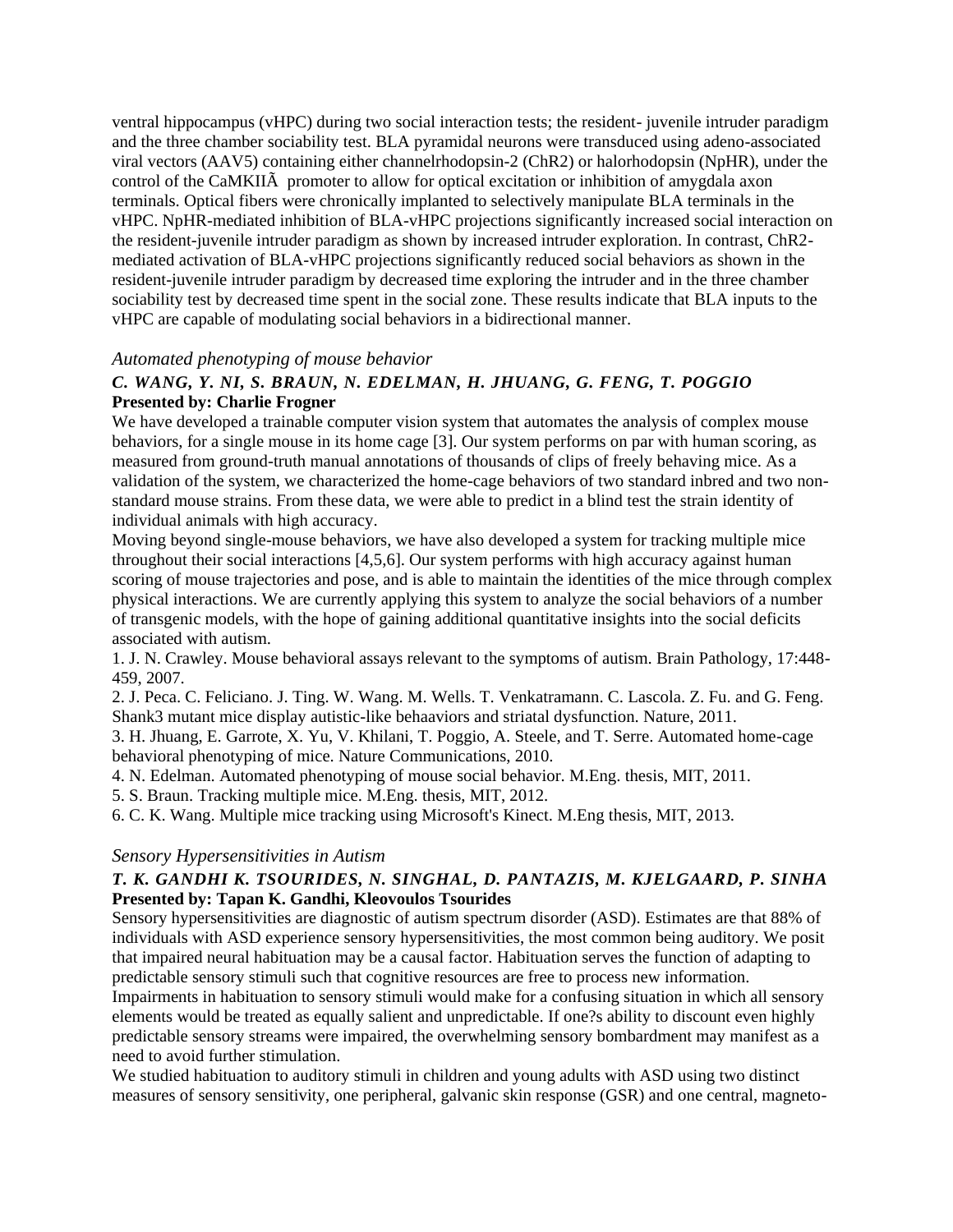encephalography (MEG). Both these assessment techniques reveal reduced sensory habituation in ASD individuals relative to NT controls.

#### *Understanding of social agency in real scenes. T. GAO, J. TENENBAUM, N. KANWISHER* **Presented by: Tao Gao**

#### Social agents' behaviors are governed by their mental states, including goals, intentions, beliefs, and desires. Understanding of others' mental states is the foundation of various types of social interaction.Developmental studies have demonstrated how infants? or children's social interactions with adults can be altered by their understanding of the adults' intentions. In contrast, we know little about how to build a formal model that can describe the computational processes involved in such rich social understandings. The difficulty of building such a model is in part due to the fact that extracting and representing human actions involve intensive image processing and sophisticated motion planning algorithms, which are typically outside the scope of developmental studies. Here we propose an interdisciplinary approach for this topic by combining theories from developmental psychology, psychophysical methods from cognitive psychology, and state-of-the-art techniques from computer vision and robotics. In particular, we describe (1) how to extract human movements and the 3D representation of the environment with the Kinect sensor; (2) how to measure the percepts of human movements with rigorous psychophysics; and (3) how to build a computational model of such percepts, motivated by

developmental studies related to theory of mind; (4) how to implement such a model by taking advantage of the latest motion planning techniques from robotics.

*Awake in vivo Ca2+ responses in astrocytic processes of mouse visual cortex.*

# *R. I. GARCIA, M. GOARD, J. PETRAVICZ, M. SUR*

#### **Presented by: Rodrigo Garcia**

Astrocytic intracellular Ca2+ signaling has become a prominent feature in neuronal-glial interactions. The majority of data concerning astrocyte Ca2+ signaling come from either culture or in situ brain slices, an approach that relies on electrical stimulation or pharmacological methods to examine the spatial and temporal coding of astrocyte Ca2+ signals. Recently, several studies have utilized in vivo Ca2+ imaging in response to physiologically relevant stimuli or combined with electrical stimulation of brain nuclei to examine the role of astrocyte Ca2+ transients in intact circuits. Further, in situ data shows that localized Ca2+ elevations in distal processes of astrocytes occur at a higher frequency than somatic increases. This is difficult to examine in vivo; bulk loading of SR101 and OGB require anesthesia and allow for imaging primarily of somatic response, with limited detection of Ca2+ activity in processes. Additionally, anesthesia has been shown to influence both neuronal and astrocytic activity, which may alter the spatial and temporal coding of Ca2+ transients in response to stimuli. We are currently investigating visually evoked Ca2+ responses in visual cortex astrocytes of an awake, head-fixed animal using two-photon microscopy. To achieve this, we have generated a new astrocyte reporter line that expresses tdTomato in cortical astrocytes driven by the shortened human GFAP promoter, together with viral mediated delivery of a membrane-bound genetically encoded Ca2+ indicator, Lck-GCamp5G, to specifically target cortical astrocytes. We present evidence that Ca2+ transients in distal processes of cortical astrocytes are more frequent than has been observed for anesthetized preparation, and are not correlated to somatic responses. Furthermore, we are able to identify structurally identifiable regions of distal processes from single astrocytes that are responsive to visual stimulus and display orientation tuning; continued experiments will determine if this will reflect the tuning of surrounding neurons. The combination of these technologies will allow us to further explore the functional role of astrocytes in the primary visual cortical circuit.

SfN 2013

*A genetic screen for regulators of Synaptotagmin 4-dependent postsynaptic exocytosis*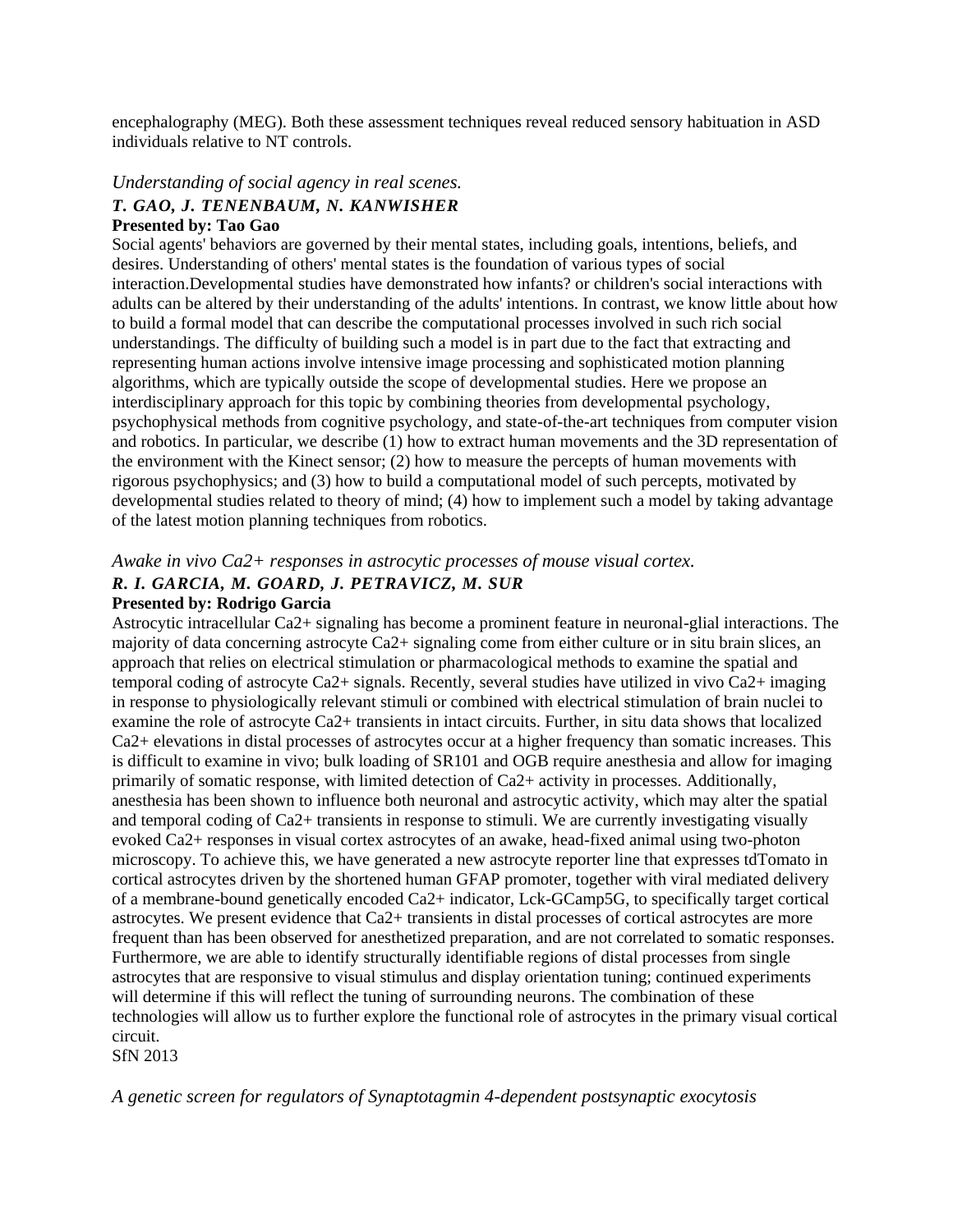# *K. P. HARRIS, Z. D. PICCIOLI,N. PERRIMON, J. T. LITTLETON*

#### **Presented by: Katie Harris**

Postsynaptic cells can induce synaptic plasticity through the release of retrograde signals in response to presynaptic activity. We have previously identified a calcium-dependent retrograde signaling pathway that is mediated by postsynaptic Synaptotagmin 4 (Syt4) at Drosophila neuromuscular junctions (NMJs). We hypothesize that Syt4 acts as a Ca2+ sensor to control the release of postsynaptic retrograde signals, similar to the role of Syt1 in presynaptic vesicle fusion. However, little is known about how postsynaptic exocytosis is regulated and what cargo molecules are trafficked in the Syt4 pathway. Further analysis of Syt4-mediated signaling will enhance our understanding of how synaptic growth and plasticity are regulated.

To identify genes involved in Syt4 trafficking, we assembled a UAS-RNAi transgenic collection targeting 450 gene products that are resident at synapses and/or putatively involved in membrane trafficking. Our screening approach employed transgenic animals expressing Syt4 tagged with pHluorin, a pH-sensitive variant of GFP (UAS-Syt4-pH), allowing for in vivo visualization of exocytosis of Syt4 positive vesicles. When expressed in muscle, UAS-Syt4-pH decorates the postsynaptic membrane of the NMJ, overlapping with glutamate receptor (GluR) fields opposite active zones. Candidate UAS-RNAi constructs were coexpressed with UAS-Syt4-pH in muscle, and animals were examined for changes in Syt4-pH distribution. We identified several candidates that regulate Syt4-pH distribution at the NMJ, including the t-SNARE Syntaxin 4 (Syx4). RNAi knockdown of Syx4 results in a reduction in Syt4-pH levels at the postsynaptic membrane and abnormal accumulation of Syt4-pH in the cytoplasm. To further explore the function of Syx4, we generated loss-of-function mutants. These animals exhibit a reduction in the number of boutons at the NMJ, indicating impairment of synaptic growth. Syx4 protein is enriched postsynaptically at the NMJ. These observations are consistent with a role for Syx4 as a t-SNARE for postsynaptic exocytosis. Current studies are examining synaptic function and structure in Syx4 mutant animals. In addition, the RNAi screening approach should help identify additional regulators of postsynaptic exocytosis and retrograde signaling, expanding our understanding of synaptic communication and neuronal plasticity. Neurobiology of Drosophila, Cold Spring Harbor, October 1-5 2013

#### *Examining de novo mutation rates and patterns from whole-exome sequencing of sporadic cases of Schizophrenia from Taiwan*

## *D. HOWRIGAN, B. NEALE, J. MORAN, K. CHAMBERT, S. ROSE, N. LAIRD, H.-G. HWU, W.-J. CHEN, C.-M. LIU, C.-C. LIU, J. NEMESH, E. BEVILACQUA, A. HANSEN, S. V. FARAONE, S. GLATT, M. TSUANG, S. MCCARROLL*

#### **Presented by: Daniel Howrigan**

Our primary aim in this study is to identify specific genes that, when disrupted by a de novo mutation, lead to sporadic cases of schizophrenia. Whole-exome sequencing has been performed on 1,135 complete trios, making it one of the largest de novo sequencing projects to date. We are currently halfway through Illumina MiSeq validation of over 1,800 identified de novo single nucleotide variants and indels, with 1,157 of these being stringent quality calls with > 20 reads in each member of the trio. Among the validated and stringent quality calls, a per-exome de novo mutation rate of 1.03 is observed, in line with expectation and published reports of de novo mutations in schizophrenia. This rate will change only slightly upon full validation, as we have observed a 90% validation rate of our putative de novo targets to date. In our ongoing analyses, we have validated two loss-of-function de novo mutations disrupting synaptic vesicle glycoprotein 2B gene (SV2B), however among this large trio set, this observation does not surpass exome-wide significance ( $p=2.18e-5$ ). Among the genes containing at least one loss-offunction and/or missense mutations, we see an enrichment among genes implicated in the Fragile X RNA-Binding protein network ( $p=3.85e-3$  for loss-of-function and  $p=.027$  for missense). This network comprises an integral list of binding targets for neuronal function within the brain (Darnell et al., 2011 and Darnell et al., 2013), and has also been implicated in de novo studies of autism (Iossifov et al., 2012) and intellectual disability.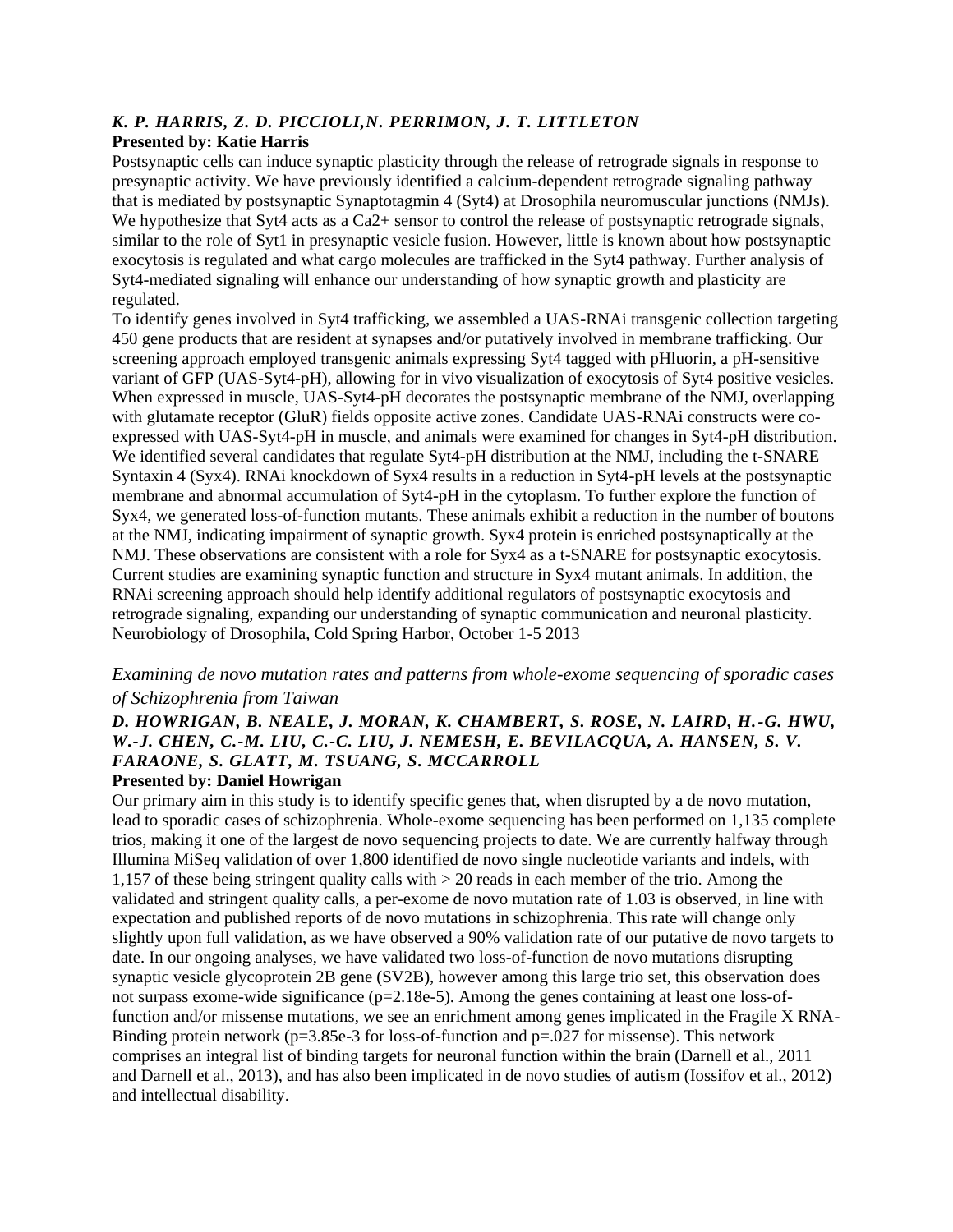#### ASHG 2013

#### *Functional analysis of command neurons for feeding behavior in Drosophila S. IGUCHI, M. YOSHIHARA* **Presented by: Shinya Iguchi**

Functional analysis of command neurons for feeding behavior in Drosophila

The decision of when to eat is a complex function of both environmental variables and internal physiological state. How these external and internal determinants are integrated by the nervous system is largely unknown, and the neural substrates of the feeding decision remain poorly characterized. Recent work from our lab, in collaboration with Ben White and Kei Ito, has identified a single pair of neurons in theDrosophilabrain, Fdg (feeding) neurons, which command the entire sequence of feeding behavior1. They were identified from a screen of Gal4 lines established by the NP consortium2 by activation of a neuron subset expressing a heat-activated cation channel, TrpA1. We used infrared laser light from a 2 photon microscope to spatially restrict heat to the cell body of either the left or right Fdg neuron expressing TrpA1, which led to asymmetric proboscis extension in the same direction as the illuminated side. Activation of a single Fdg neuron triggered pharyngeal pump movement mimicking natural feeding behavior. We used a strong illumination from a 2-photon laser to ablate the Fdg neuron by targeting the cell body. Ablation of an Fdg neuron cell body on one side made sucrose-induced proboscis extension response asymmetric, extending in the opposite direction. Furthermore, ablation of Fdg neurons on both sides led to complete suppression of feeding behavior, indicating a pivotal role for Fdg neurons in the feeding circuit. Here we examined how metabolic information is integrated in the feeding behavior circuit. Taking advantage of our newly devised method to record calcium signals while simultaneously observing feeding behavior3, we tested the effect of satiety on Fdg neuron activity correlated with feeding behavior. Fdg neurons were activated in response to food presentation and this coincided with a proboscis extension, but only in the starved state. We then tested the effect of starvation on TrpA1-induced proboscis extension, and observed increased frequency in proboscis extension in starved flies compared to satiated flies. Hyperpolarizing Fdg neuron by expressing Kir channel suppressed feeding behavior. However, stronger starvation neutralized the effect of hyperpolarization produced by Kir channel and rescued feeding behavior, supporting the possibility that starvation signal may depolarize Fdg neuron to enhance feeding behavior. These results support our hypothesis that Fdg neurons integrate starvation signal to make a decision of feeding behavior. 1) Flood et. al. (2013)Nature, 499, 83-87. 2) Yoshihara and Ito (2000)Drosophila Information Service. 83:199. 3) Yoshihara (2012)JoVE, 62, e3625, doi: 10.3791/3625.

2013 Cold Spring Harbor Laboratory - Neurobiology of Drosophila

#### *Genetically engineered human pluripotent stem cell model of Rett Syndrome*

#### *Y. Li, H. WANG, J. MUFFAT, A. W. CHENG, D. A. ORLANDO, J. LOVEN, S.-M. KWOK, D. A. FELDMAN, H. S. BATEUP, Q. GAO, D. HOCKEMEYER, M. MITALIPOVA, C. A. LEWIS, M. G. VANDER HEIDEN, M. SUR, R. A. YOUNG, R. JAENISCH* **Presented by: Yun Li**

Rett Syndrome (RTT) is caused by mutations of MECP2, a methyl CpG binding protein thought to act as a global transcriptional repressor. Here we show, using an isogenic human embryonic stem cell (ESC) model of RTT, that MECP2 mutant neurons display key molecular and cellular features of this disorder. Unbiased global transcriptional analyses show that MECP2 acts as a global gene expression activator in neurons. Decreased transcription in mutant neurons was coupled with a significant reduction in nascent protein synthesis and lack of MECP2 was manifested as a severe defect in the ctivity of the AKT/mTOR pathway. Lack of MECP2 also leads to impaired mitochondrial function in mutant neurons. Activation of AKT/mTOR signaling by exogenous growth factors or by depleting PTEN oosted protein synthesis and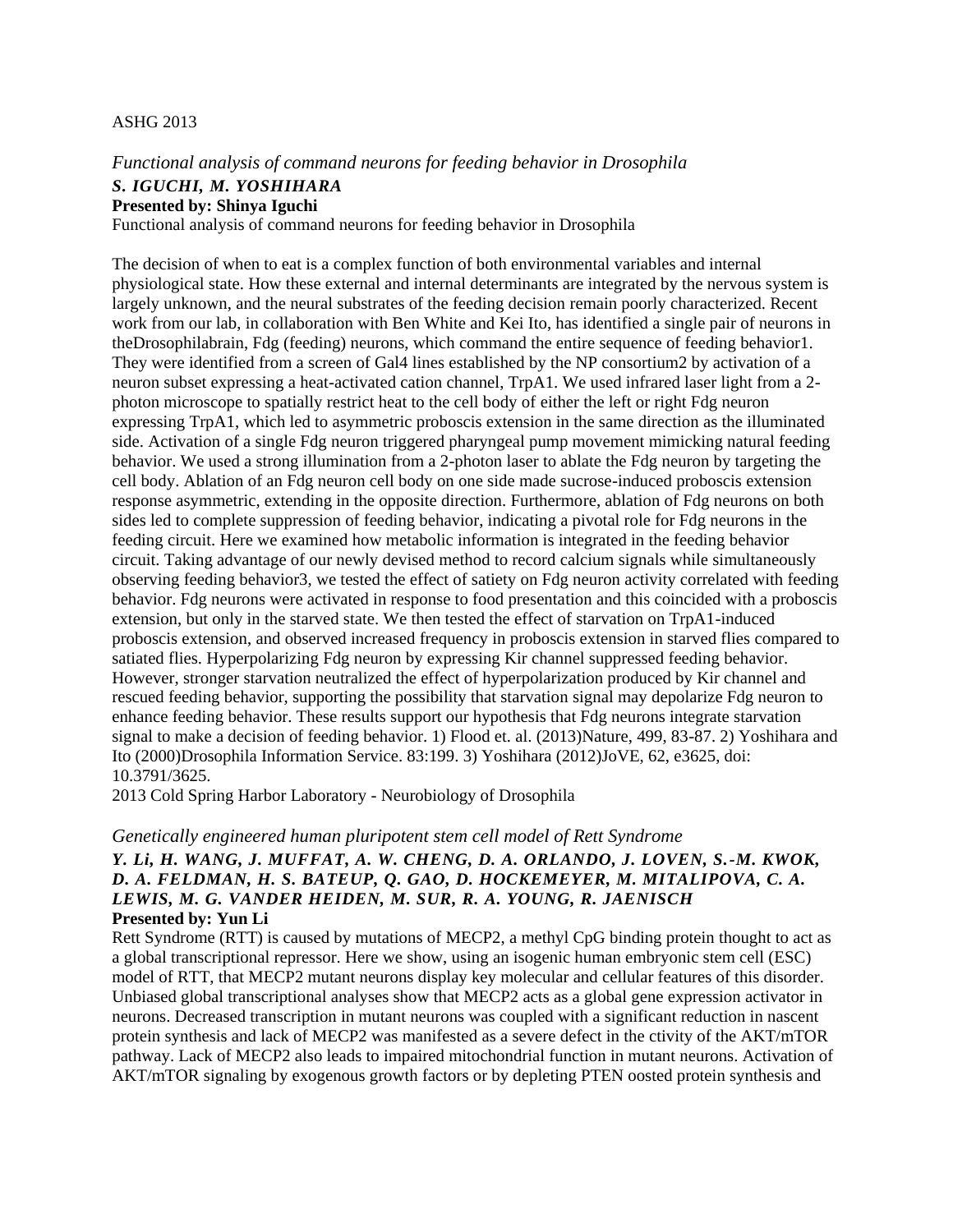ameliorated disease phenotypes in mutant neurons. Our findings indicate a vital function for MECP2 in maintaining active gene transcription in human neuronal cells. SFN 2013

# *Using multi-electrode array (MEA) to probe neuronal network activity defects in a dish C. LU, T. ZHOU, Q. CHEN, Z. FU, G. FENG, J. PAN*

#### **Presented by: Congyi Lu**

Dissociated neurons in culture retain many of the properties found in their in vivo context and are known to generate rich repertoire of spontaneous spiking activity which can be detected by multi-electrode array (MEA). Here, using MEA, we examined the role of Shank3, a postsynaptic protein whose disruption at genetic level associated with autism spectrum disorders (ASDs), in regulating neuronal network activity of cortical culture. We followed primary cortical cultures along developmental ages (from 7 to 21DIVs) and found that, compared to wild-type cultures, Shank3-/- cultures showed less spontaneous spiking activity, which became statistically significant at DIV21. In addition, after two weeks in culture, the overall network firing patterns for Shank3-/- networks was distinct from those of wild-type networks at the same DIV. We used various parameters to characterize network firing pattern including array wide spike detection rate (ASDR), active period, quiescent period, ASDR rise and decay kinetics. We found that wild-type networks displayed reliable firing patterns alternating between long active and long quiescent periods at DIV21, whereas most Shank3-/- network showed rapidly recycling between much shorter active and quiescent periods. This difference in network firing pattern suggested a phenotypic defect in network activity in the absence of Shank3 gene. We are further developing the assay to allow higher throughput screening, and ultimately to search for novel targets and mechanisms for developing treatment for ASDs using MEA phenotypic assays.

Symposium on the emerging genetics and neurobiology of severe mental illness, September 2013 Portion was presented at SfN 2012

#### *Dissecting the role of the dorsal raphe dopamine neurons in social behavior G. A. MATTHEWS, M. A. UNGLESS, K. M. TYE*

#### **Presented by: Gillian A Matthews**

Impaired social interaction is a defining feature of autism spectrum disorders (ASDs), yet the underlying cause of this behavior remains unknown, and there are no established pharmacological treatments. Dopamine plays a central role in regulating behavior, and has been linked to a range of neuropsychiatric disorders including schizophrenia, depression, attention deficit hyperactivity disorder (ADHD), and ASDs. The most frequently studied midbrain dopamine neurons are those located within the substantia nigra and ventral tegmental area (VTA). However, a lesser known and understudied population of dopamine neurons reside within the dorsal raphe nucleus (DRN) and ventrolateral periaqueductal grey (vlPAG). Several lines of evidence suggest these neurons are anatomically and functionally distinct from dopamine neurons of the VTA. My data suggests that this subgroup may play a role in social interaction. I have found that DRN/vlPAG, but not VTA, dopamine neurons show an increase in the AMPAR:NMDAR ratio after just 24 hours of social isolation. Importantly, this potentiation appears to be dependent on previous social interaction, so that greater potentiation is observed in animals which have been removed from a larger social group. In order to further investigate this phenomenon I have begun to probe the glutamatergic input to DRN/vlPAG dopamine neurons, using retrograde tracing and optogenetics, in order to establish their role in social behavior. I ultimately plan to determine which input(s) are potentiated following social isolation, and to use this to modulate social behavior in vivo. Dissecting the neural circuits that underlie social interaction is a critical first step in understanding how and why deficits in social behavior emerge in ASDs.

*Novel microRNA-mediated mechanisms regulating autism-related genes in Rett Syndrome - Implications for therapeutics.*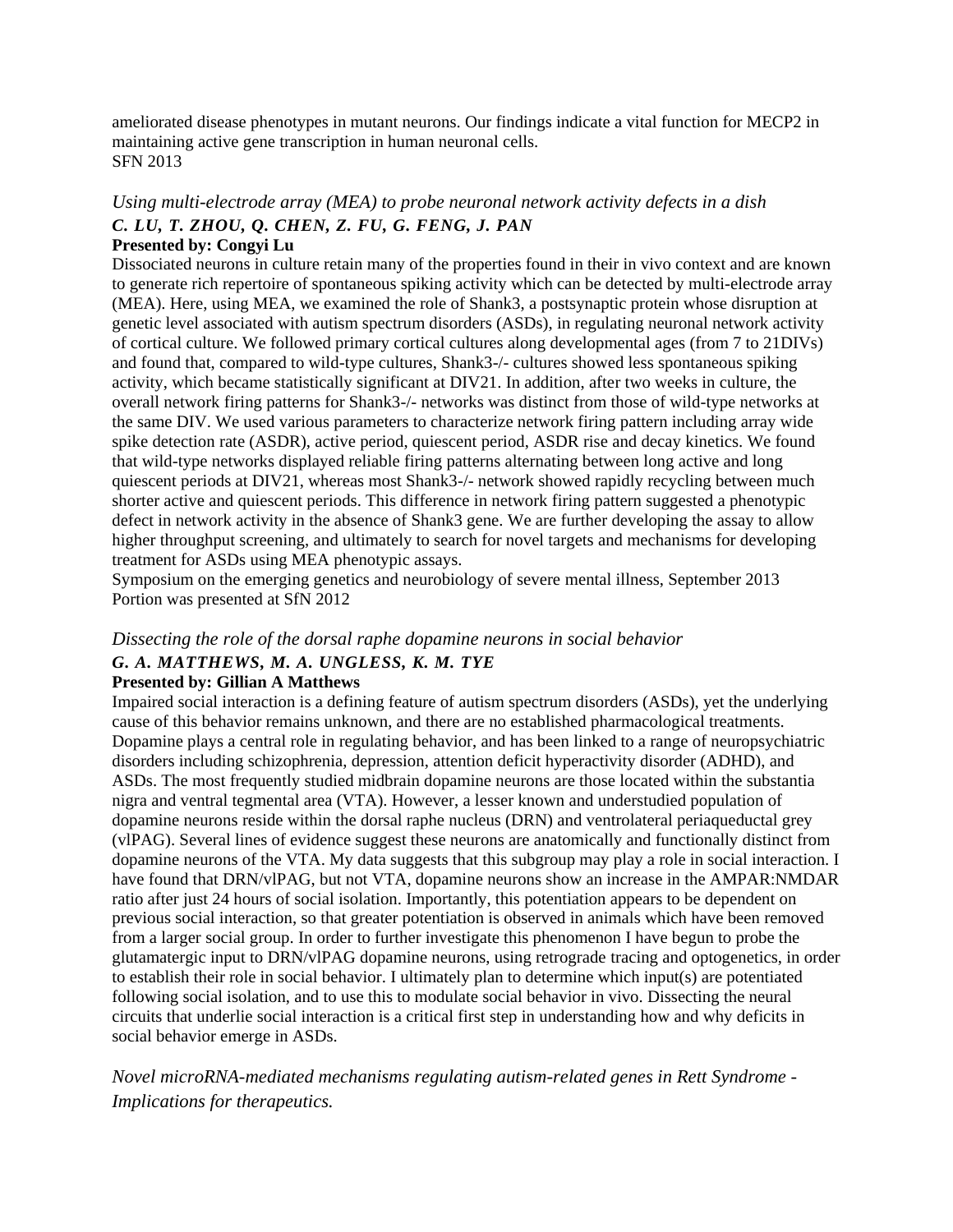#### *N. MELLIOS, S. SHERIDAN, S. KWOK, D. FELDMAN, B. CRAWFORD, J. WOODSON, S. HAGGARTY, M. SUR*

#### **Presented by: Nikolaos Mellios**

Rett Syndrome is a debilitating childhood-onset neurodevelopmental disorder that is predominantly caused by mutations in methyl-CpG-binding protein 2 (MEPC2). Using the MeCP2 knockout (KO) mouse model of the disease we uncovered a novel miRNA-mediated molecular pathway that bridges the observed alterations in Brain-derived neurotrophic factor (BDNF) and Insulin-like growth factor 1 (IGF1) expression in the brain of MeCP2 KO mice. Importantly, chronic treatment with a ?-2 adrenergic receptor agonist completely normalized the expression of the components of the affected molecular pathway in the cerebellum of Mecp2 KO mice, and resulted in greatly increased survival, improved respiratory function, social recognition, and motor coordination; all cardinal symptoms of Rett syndrome. Notably, coadministration of the same ?-2 adrenergic receptor agonist with recombinant human IGF1, further ameliorated the phenotype of MeCP2 KO mice, and resulted in a notable increase in survival. In parallel we used patient-derived induced pluripotent stem cells (IPSCs) to screen more effectively for miRNAs that are affected in Rett Syndrome. Our results from IPSC-derived neuronal cultures revealed among others an additional miRNA family that is robustly increased in two different patient-derived samples, at two different developmental stages, and following viral-mediated knockdown of WT samples. Protein and RNA expression analysis uncovered altered levels of known targets of the affected miRNA family, which are upstream regulators of BDNF expression. In summary we show using both a mouse and IPSC-model of Rett syndrome that a subset of Mecp2-regulated miRNAs are important effectors of complex regulatory networks related to brain growth factor expression, and reveal novel therapeutic alternatives for the treatment of Rett syndrome.

2013 Society for Neuroscience Conference - San Diego

#### *Differences between dorso-lateral and dorso-medial striatum parvalbumin-interneurons P. MONTEIRO, Y. ZHOU, I. R. WICKERSHAM, H. S. SEUNG, G. FENG* **Presented by: Patricia Monteiro**

The rodent brain displays a medial-lateral gradient of connectivity between cortex and striatum, resembling the connectivity observed in primates. In rodents, the dorso-medial striatum (DMS) could be compared to the Caudate and the dorso-lateral striatum (DLS) to Putamen. These spatially segregated regions seem to play complementary functional roles in the cortico-basal ganglia circuitry. Dorso-medial region has been shown to sustain goal-directed behavior whereas dorso-lateral region is mainly involved in habit formation. In perspective of microcircuitry, it is not clear how this is controlled. Striatum is mainly composed of medium spiny neurons (MSNs) orchestrated by local interneurons, including parvalbumin-positive fast-spiking interneurons (FSi). These FSi are thought to act as powerful striatum modulators, capable of spindle generation and control of large neuronal assemblies. Taking advantage of genetically engineered mice that label parvalbumin (PV) cells in the striatum, we find that PV interneurons located in dorso-lateral and dorso-medial striatum have distinct electrophysiological prints. A closer look to these cells reveals that not only they are distinctly connected (mEPSCs and mIPSCs) but also have different properties, with dorso-medial FSi being more excitable.

To further address the differences of these two groups of FSi, monosynaptic retrograde tracing through modified rabies virus is being used to map axonal inputs onto these two distinct interneuron populations. Understanding the physiology and connectivity of striatal interneurons will allow us to further dissect their roles in regulating striatal circuitry function and behavior.

"Champalimaud Neuroscience Symposium 2013 - Lisbon, Portugal"

#### *Principles of high-fidelity, high-density 3-d neural recording C. MOORE-KOCHLACS, J. SCHOLVIN, J. P. KINNEY, J. G. BERNSTEIN, Y. G. YOON, S. K. ARFIN, N. KOPELL, E. S. BOYDEN*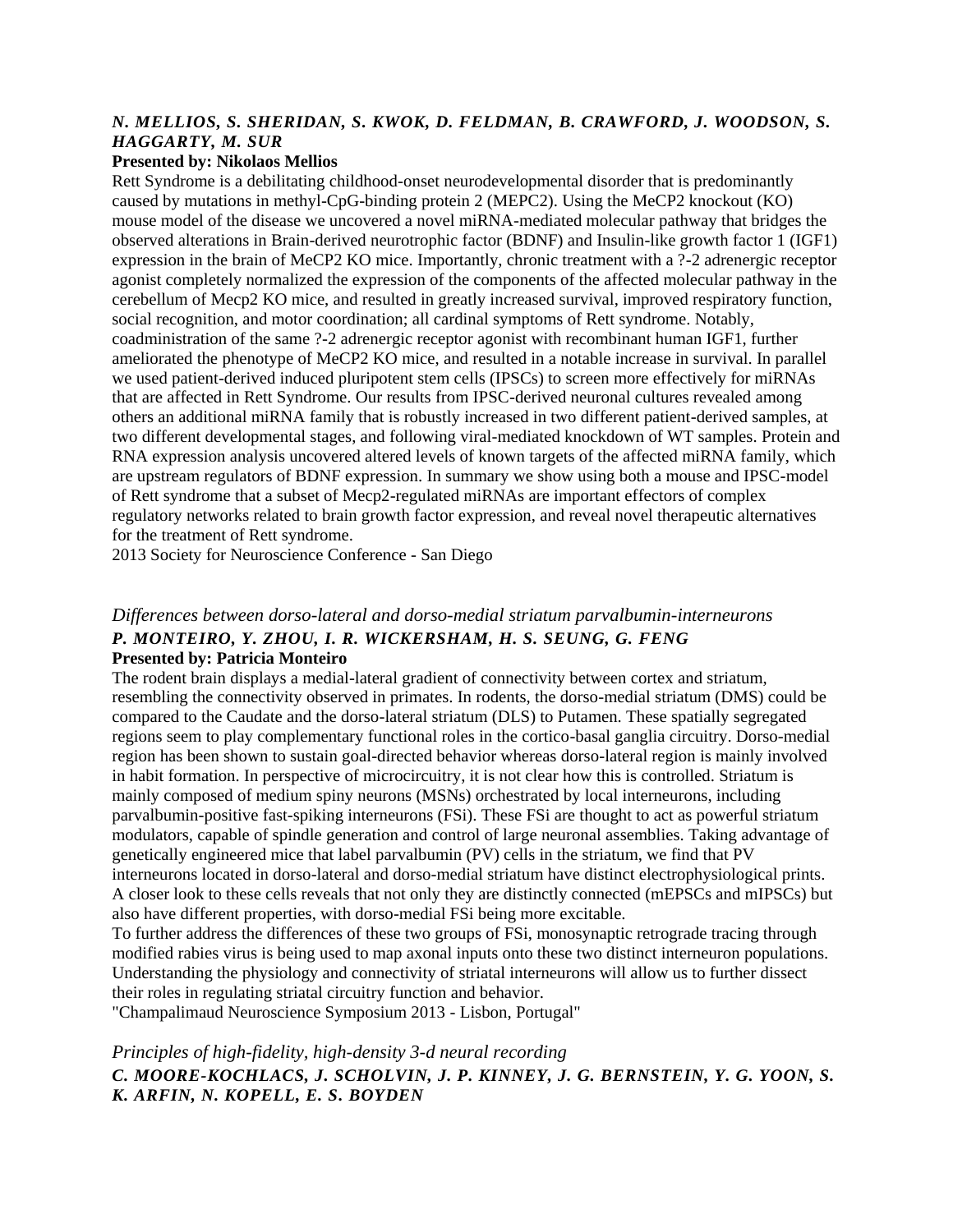#### **Presented by: Caroline Moore-Kochlacs**

What are the possibilities and limitations of neural recording techniques? How accurately can we resolve signals from individual neurons and how many neural signals can we record simultaneously? Previously, we used simulations to show that spike sorting with no spike assignment errors on a multielectrode array is possible, using an ICA-based spike sorting algorithm, but the utility of this approach was limited by yield. Only a small number of neurons were extracted in those simulations with probe layouts similar to existing multi-electrode recording probes. New probe designs, with an increased number of pads and decreased pad pitch, were shown to be promising directions for increasing the number of extracted neurons. Here we expand on that work and ask what probe design and layout would be required to record from a given brain volume, using the same spike sorting algorithm. Our simulations show that by increasing the pad density on a probe with fixed depth and width, the distance over which we can extract 100% of the neurons increases, to some saturation limit, after which increasing density ceases to increase the distance over which neurons are extracted at 100%. We performed robustness testing on the simulations to confirm this effect over a range of physiologically reasonable parameters. Across parameters, we consistently found that increased pad density led to increased distance over which 100% of neurons were extracted until the saturation limit. The distance and density for this saturation limit varied based these parameters. Some parameters that set these values, for example how the amplitude of a spike varies based on the detector it was recorded on, are sparsely characterized and must be directly measured to determine ideal probe designs. We are now beginning to test these ideas using custom highdensity 3-D microelectrode designs.

#### SFN 2013

# *Predicting longer-term developmental outcomes from infants' exploratory behaviors P. MUENTENER, E. HERRIG, L. SCHULZ*

#### **Presented by: Paul Muentener**

How can we best identify the roots of atypical development early in infancy? Research suggests that basic measures of exploration (e.g., rate of habituation, degree of novelty preference) are better predictors of IQ than standardized developmental assessments. This raises the possibility that more sophisticated measures of exploratory behavior may have even greater predictive power for long-term developmental outcomes. I will present findings from a 4-year longitudinal investigation of infants? exploration and learning. We have found that measuring individual differences in infants? object exploration may be successful in predicting both short-term and longer-term developmental outcomes. These findings have implications for efforts at increasing detection of atypical development early in infancy.

#### *The evolutionarily conserved protein VESA-1 controls synaptic vesicle acidification, synaptic function and behavioral state*

#### *N. PAQUIN, Y. MURATA, A. FROEHLICH, D. T. OMURA, C. PENDER, M. CONSTANTINE-PATON, H. R. HORVITZ*

#### **Presented by: Nicolas Paquin, Yasunobu Murata**

The evolutionarily conserved protein VESA-1 controls synaptic vesicle acidification, synaptic function and behavioral state

Synaptic transmission is key to nervous system function and is essential as animals receive, store and integrate signals from their environment and their experience to modulate their behavioral responses. Defects in synaptic function have been associated with a variety of brain disorders. We discovered a novel synaptic protein, VESA-1, from studies of the behavior of the nematode Caenorhabditis elegans. VESA-1 controls worm behavioral state in response to past feeding experience. VESA-1 is evolutionarily conserved, and both VESA-1 and its murine homolog mVESA1 are expressed in neurons, associated with synaptic vesicles and control vesicle acidification, likely through modulation of a protein complex that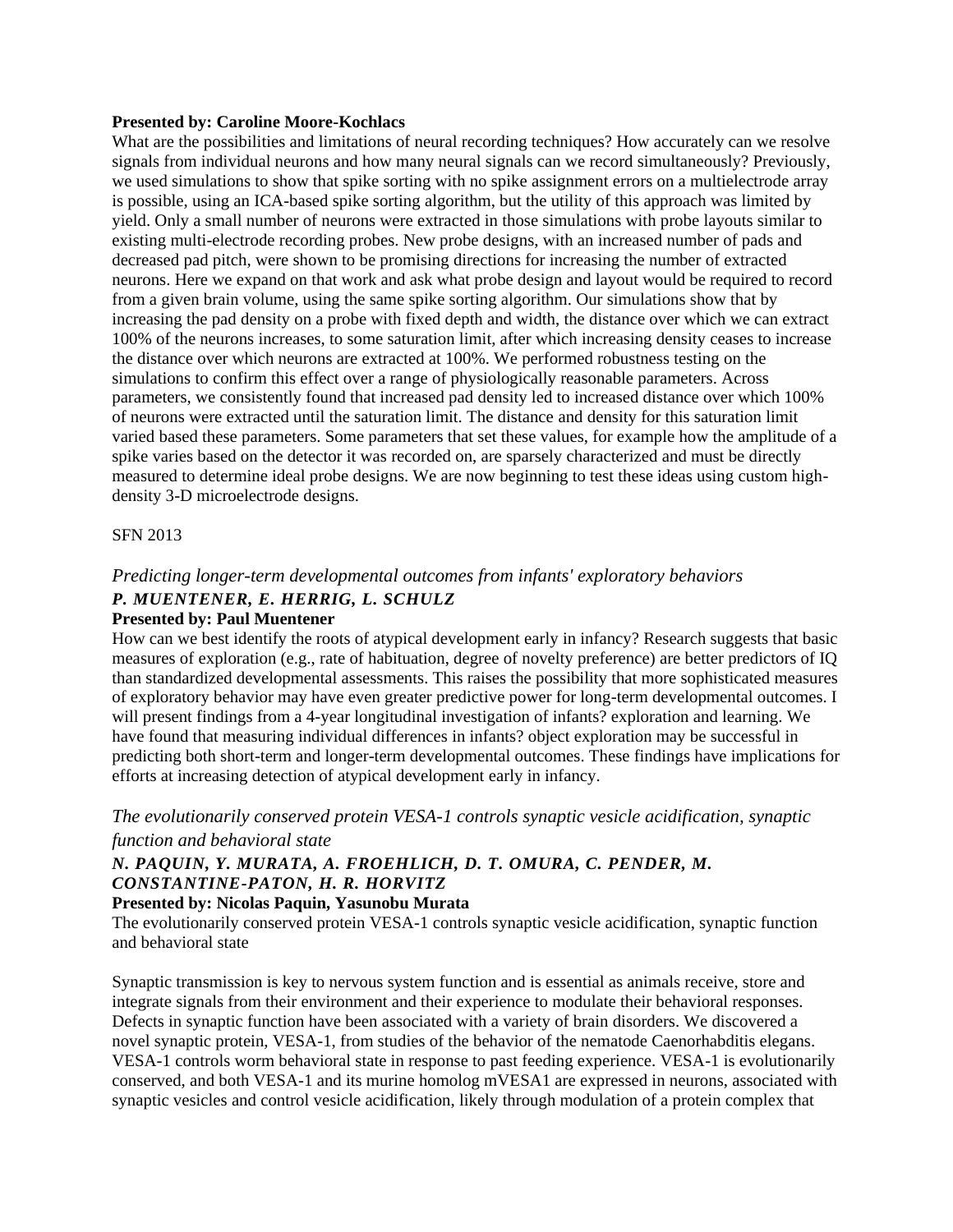transports protons across the membrane of synaptic vesicles, the V-ATPase complex. We found that by regulating synaptic vesicle acidification, VESA-1 affects neuropeptide processing and neuropeptide release at synapses. Neuropeptides have been associated with the switch between two behavioral states. Interestingly, a deletion spanning the human VESA1 gene and only one other gene has been reported in an autistic patient, and it is possible that VESA-1 dysfunction is related to autism spectrum disorders. By further analyzing VESA-1 in C. elegans and mice, we hope to discover new molecules and new pathways fundamental to nervous system function and to better understand basic neurobiological processes and animal behavior as well as processes involved in neurological and neuropsychiatric disorders.

# *Mechanisms underlying rapid activity-dependent plasticity at Drosophila NMJs Z. D. PICCIOLI, J. T. LITTLETON*

#### **Presented by: Zach Piccioli**

Drosophila neuromuscular junctions (NMJs) are able to rapidly form new synaptic connections in response to elevated levels of neuronal activity in the form of incompletely developed synaptic boutons. These boutons are referred to as ghost boutons, though the mechanisms underlying rapid activitydependent ghost bouton budding are not well understood. We have found that ghost bouton budding requires Ca2+ and normal glutamate receptor expression, but does not require an axonal connection to motorneuron cell bodies. Additionally, bouton budding requires local developmental retrograde BMP signaling. We have also identified a role for actin cytoskeleton regulation in bouton budding. Budding frequency is regulated by the activity level of Cofilin (Drosophila twinsar) and its regulator, LIM domain kinase (Limk). Live imaging of fluorescently labeled F-actin reveals that ghost bouton budding is accompanied by local formation of F-actin puncta. Pharmacological inhibition of actin turnover inhibits bouton budding. We are currently exploring the role of the type-II BMP receptor-Limk interaction on ghost bouton formation.

Cold Spring Harbor Neurobiology of Drosophila 2013

#### *Neural signatures of phonological working memory and grammatical processing in autism spectrum disorders.*

#### *Z. QI, T. PERRACHIONE, A. HARRIS, I. OSTROVSKAYA, S. BEACH, K. HALVERSON, A. CYR, K. SHER, M. KJELGAARD, J. GABRIELI, K. WEXLER, T. TAGER-FLUSBERG* **Presented by: Zhenghan Qi**

Language deficits are one of the core impairments of autism spectrum disorders (ASD). Behavioral studies have documented reduced phonological working memory capacity and impaired grammatical processing in children with ASD (Kjelgaard & Tager-Flusberg, 2001). The current study is the first to probe the neural characteristics of these two key language functions in children with ASD and their typically developing (TD) counterparts. Participants were all native English-speaking children and subject groups were matched on age, non-verbal IQ, and performance on standardized language tasks (Clinical Evaluation of Language Fundamentals, Fourth Edition).

In Experiment 1, 22 children (11 ASD and 11 TD) completed a non-word repetition task during fMRI. Stimuli were pseudowords designed to match the phonological and phonotactic properties as real English words and ranged from two to five syllables in length. As predicted, the ASD group performed significantly worse than the TD group in overall accuracy (78% vs. 87%,  $p < .05$ ). Imaging results revealed that repeating nonwords activated bilateral superior temporal gyri and left prefrontal areas in both groups, but that children with ASD showed a significantly reduced task-induced activation in the right temporal pole (FDR =  $0.05$ , p <  $.005$ ) as compared to TD children. As syllable length increased, both groups exhibited decreasing accuracy in performance ( $r = 0.14$ ,  $p < .05$ ). Compared with TD, children with ASD decreased the recruitment in right temporal pole as syllabic length increased (FDR = 0.05,  $p < .005$ ).

In Experiment 2, 32 children (16 ASD and 16 TD) completed an auditory grammaticality judgment task during fMRI. Children listened to short sentences, which were either grammatically correct or contained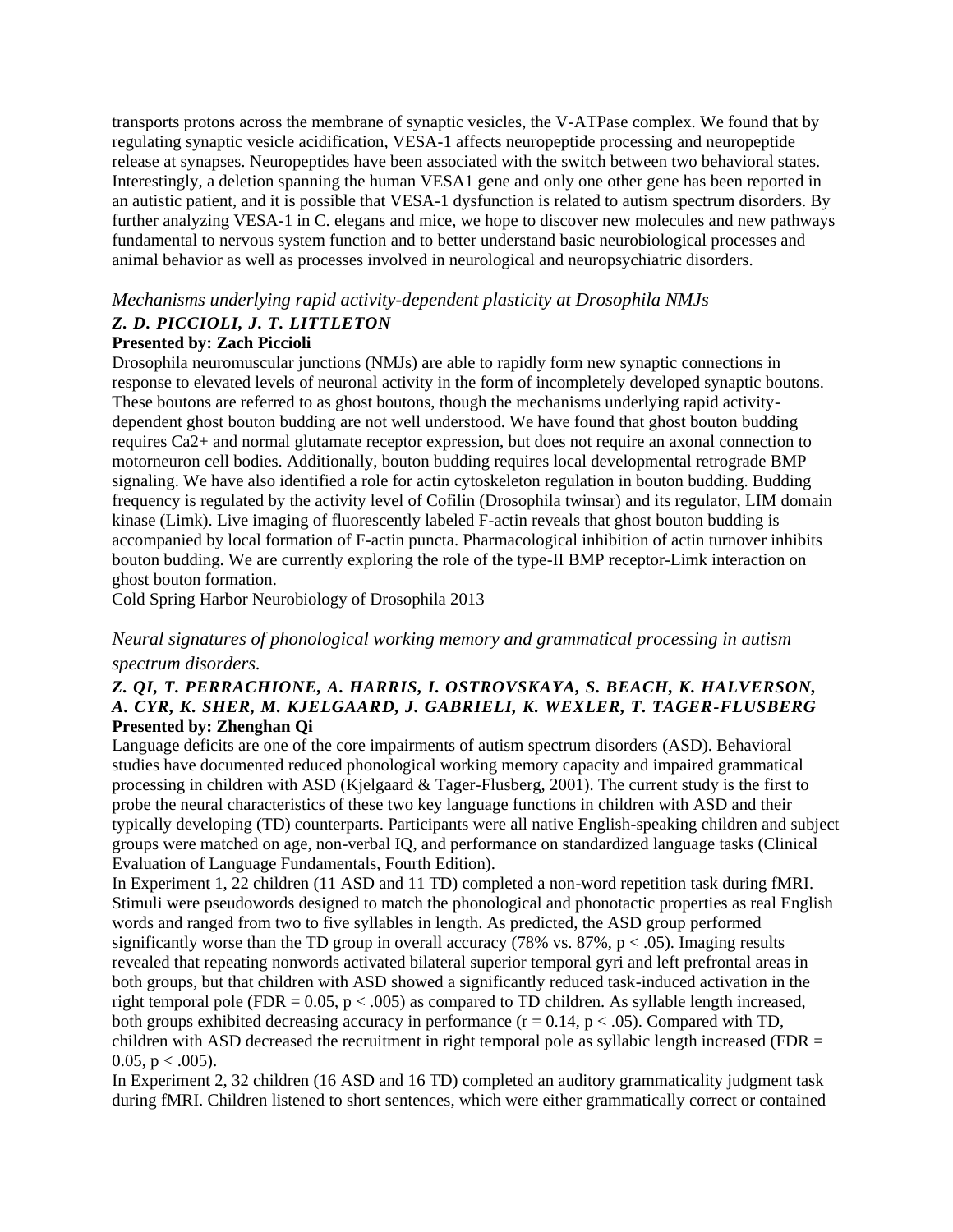morphosyntactic errors and decided if each sentence sounded correct or not. The type of errors was characteristic of those made by TD during initial language acquisition and children with language impairments for a protracted length of time (e.g. Every day he walk to school). As compared to the TD group, the ASD group performed marginally worse  $(89\% \text{ vs. } 95\%, \text{ p} = .076)$  on this task, and had significantly reduced task-induced activation in left prefrontal cortex and left anterior cingulate cortex  $(FDR = 0.05, p < .005)$ . The activation in left prefrontal cortex is negatively correlated with autism severity ( $r = -.41$ ,  $p < .05$ ).

These preliminary results revealed an atypical neural profiles for children with ASD as compared to typically developing children in fundamental language functions. Future research with larger sample size will compare the developmental trajectory of the neural recruitment across various age groups between typical developing children and those with ASD.

5th Neurobiology of Language Conference & 43rd Annual Meeting of the Society for Neuroscience, San Diego, CA

# *Tools for 3-D Brain Activity Mapping in Autism Models J. SCHOLVIN, J. G. BERNSTEIN, J. P. KINNEY, C. MOORE-KOCHLACS, Y. G. YOON, A. N. ZORZOS, N. KOPELL, C. G. FONSTAD, E. S. BOYDEN*

#### **Presented by: Jorg Scholvin**

There are several hundred genes and regions associated with a predisposition to autism. An open question is whether different gene mutations will result in different patterns of neural dynamics, or whether different mutations cause a convergent computational phenotype. If multiple gene mutations result in convergent circuit changes, it might provide a common target for the treatment of autism. In order to investigate this, we are developing scalable 3-D neural recording technologies capable of recording single units at thousands of sites throughout the mammalian brain. Using silicon microfabrication techniques, we are implementing high-density 2-D as well as 3-D microelectrode arrays capable of covering large brain volumes, as well as custom electronics and software for scalable data acquisition and automated data analysis. Ultra-dense wiring further allows us to fabricate tightly packed recording sites, to provide the ability for each probe needle to oversample surrounding neurons, and enabling algorithms to aid in spike sorting of the neural data.

#### *Imaging the endogenous Nitric Oxide Signaling and S-nitrosation in neurons U. I. SENEVIRATNE, G. GONG, D. SCHMIDT, L. C. GODOY, J. S. WISHNOK, G. N. WOGAN, E. BOYDEN, S.R. TANNENBAUM*

#### **Presented by: Uthpala I. Seneviratne, Guanyu Gong**

Nitric oxide (NO) is produced by three nitric oxide synthase isoforms (NOS1, NOS2 and NOS3) at low levels as signaling molecule and at higher concentrations in pathophysiological conditions. NO? reacts with glutathione (GSH) to form a S-nitrosothiol of glutathione (GSNO) and then is available for transnitrosation to cysteine residues on proteins (RSNOs), as a reversible post-translational modification (PTM) to regulate the activity of enzymes in key biochemical pathways. Until recently, there have been no reliable methods for detecting RSNOs and S-nitrosation as a signaling mechanism. Herein, we present a novel methodology based on phosphine ligation for the detection and absolute quantification of endogenous GSNO in brain tissues. Further, we extended the assay to an imaging technique for Snitrosation at single cellular level using a phosphine containing cyanine-based fluorophore. Our recent data highlights that in a healthy neonatal mouse different regions of the brain have different amounts of S-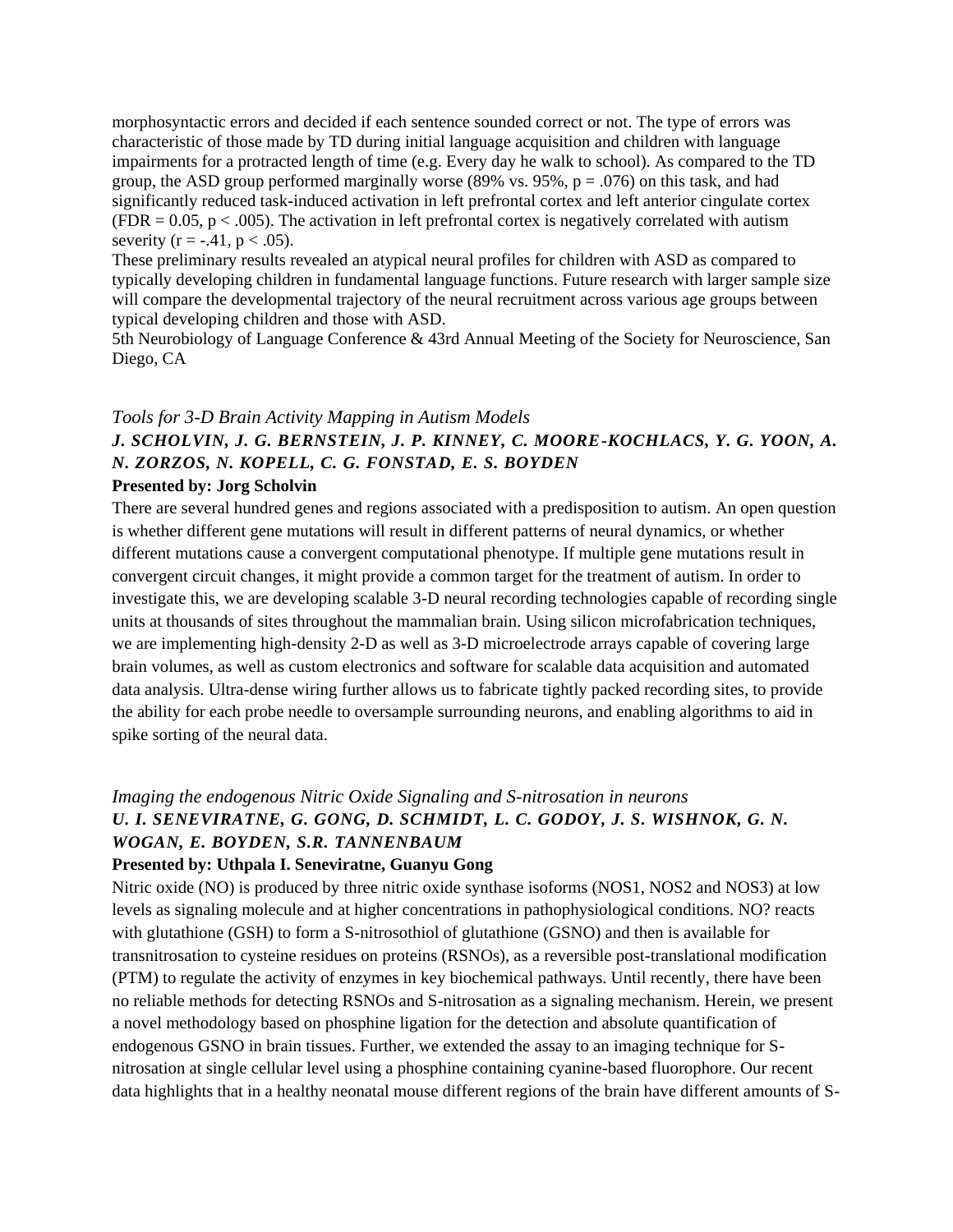nitrosation, and in a co-culture of neurons and microglial cells, a differential S-nitrosation. Collectively, these findings establish the tools to probe S-nitrosation in the intact nervous system and could illuminate the role of how NO, critical in many other organ systems, plays a major role in the brain.

#### *Effect of emotional distracters on spatial attention in macaque monkeys R. LANDMAN, J. SHARMA, M. SUR, R. DESIMONE*

#### **Presented by: Jitendra Sharma, Rogier Landman**

Visual attention involves selection of what is relevant while ignoring what is irrelevant. However, some irrelevant stimuli are harder to ignore than others. In primates, social and emotional stimuli such as faces of conspecifics may attract attention even when 'irrelevant' to the task at hand. The amount of resources directed to those stimuli and whether they attract or repel direct gaze can be measured by the way in which they affect a primary task. Here we varied emotional content in face pictures used as distracters to test their effect on behavioral performance on a spatial attention task in monkeys. In addition we sought to vary monkeys? sensitivity using intranasal administration of the hormone Oxytocin. Two monkeys were trained to perform an attention task in which they monitored one of two gratings for a subtle color change. The monkeys were rewarded for making a saccade to the target grating when it changed. At random times before the target distracter changes (50, 200 or 500ms before the change), two irrelevant images would appear. One of the images could be an image of a monkey face, with a neutral, threatening or a fearful facial expression. The images were located between the fixation spot and the gratings. Reaction times, accuracy and eye movements were analyzed. We find that face images negatively affected accuracy while decreasing reaction time. There was a significant effect of image duration on accuracy with lower accuracy for larger image duration (ANOVA  $F(3,16)=75.79$ ,  $p<0.001$ ). Among trials with faces, reaction time was slower when the face was located near the target grating than when it was located near thedistractersgrating (Kruskal-Wallis test  $H(1)=5.26$ ,  $p=0.02$ ). Accuracy was more strongly affected when the facial expression was fearful or threatening than when the expression was neutral.Intranasal Oxytocin slowed reaction times while improving the accuracy in trials with emotional faces. The data support the notion that emotional distractors compete with learned attentional tasks even when they are irrelevant, most likely because they draw away available attentional resources. Oxytocin reduces these effects in line with the prevalent view that it reduces social fear.

# *Shank Proteins Regulate Hippocampal Synaptic Transmission R. SHI, P. REDMAN, Y. LIU, K. JONES, W. XU*

#### **Presented by: Rebecca Shi**

The postsynaptic density (PSD) of excitatory glutamatergic synapses contains many PDZ-proteins that assemble into a large molecular scaffold, including the Shank (SH3 and multiple ankyrin repeat domains) family. Shank proteins are encoded by three genes (Shank1, Shank2, and Shank3). Shank3 in particular has been implicated in the Phelen-McDermid Syndrome, which is characterized by dysmorphic facial features, delayed expressive speech, and autistic behavior. This project seeks to determine the function of Shanks in mature neurons and examine functional differences between different family members. Shank proteins were knocked down using small hairpin RNAs (shRNAs), and verified with Western blotting. Simultaneous dual whole cell recording was used to measure excitatory postsynaptic currents (EPSCs) at AMPA and NMDA receptors in hippocampal slices. Quantitative Western blotting was also used to examine the developmental profile of Shank protein expression in rat brains. Our results show that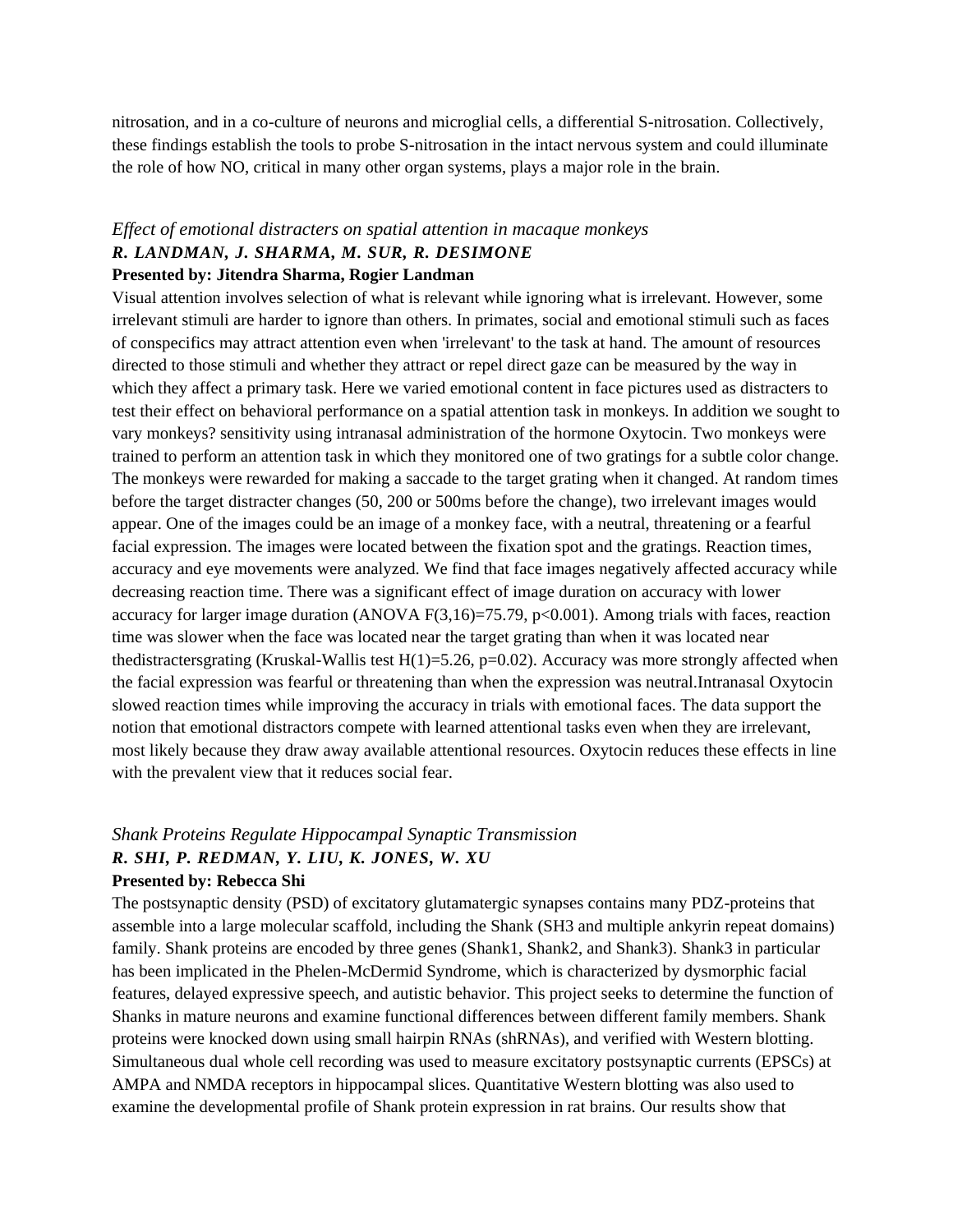knockdown of different Shanks has differential effects on AMPAR and NMDAR eEPSCs. Combined knockdown of Shank1 and Shank2 shows the greatest effect on eEPSC amplitude, while knockdown of Shank3 seems to have no effect on synaptic transmission. This observation may be explained by relatively low expression of Shank3 at early developmental stages, but invites further investigation into the molecular mechanism by which Shank3 is involved in autism spectrum disorders.

#### *A novel epigenetic mechanism for regulation of synaptic transmission via microRNA-137 S. SIEGERT, E. J. KWON, J. SEO, S. CHO, A. RUDENKO, W. WANG, Z. FLOOD, A. J. MARTORELL, M. ERICSSON, A. E. MUNGENAST, L.-H. TSAI* **Presented by: Sandra Siegert**

Micro-RNAs are short non-coding RNAs that modulate the expression of hundreds of genes simultaneously and can impact cellular pathways such as for learning and memory. Several single nucleotide polymorphisms (SNPs) in the microRNA-137 gene locus (MIR137) have been associated with autism and schizophrenia and in genome-wide association studies. We examined levels of miR-137 in induced neurons from patients carrying the disease-associated SNP rs2660304, and found that miR-137 is increased in these neurons, compared to controls. We then sought to determine the effect of miR-137 overexpression (OE) in vivo in the mouse brain. Overexpression of miR-137 in the mouse dentate gyrus leads to learning and memory deficits, as well as reduced long- and short-term plasticity at the mossy fiber synapse in hippocampal area CA3. Alterations in the paired-pulse ratio and frequency facilitation at this synapse suggested a likely role for miR-137 in presynaptic transmission. When we examined the mossy fiber pre-synaptic compartment using electron microscopy, we observed marked changes in the distribution of the synaptic vesicle pool in the presence of miR-137 overexpression. To explore the mechanisms by which miR-137 OE may disrupt presynaptic transmission, we examined predicted miR-137 targets that are also known to be presynaptic proteins. MiR-137 directly downregulates the expression of four proteins involved in vesicle trafficking: Complexin-1, N-ethylmaleimide sensitive fusion protein, Synapsin-3, and Synaptotagmin-1. When we restored Synaptotagmin-1 expression in the condition of miR-137 overexpression, we observed a partial rescue of the synaptic plasticity and ultrastructure phenotypes. Our data provide the first mechanistic insight into how the dysregulation of a microRNA can lead to presynaptic defects in neurotransmitter signaling and, as a consequence, leads to cognitive dysfunction in neurodevelopmental disorders such as autism. Symposium on the Emerging Genetics and Neurobiology of Severe Mental Illness, 2013

# *Novel genetic technologies for investigating neural circuitry*

#### *I. WICKERSHAM*

#### **Presented by: Ian Wickersham**

Progress in neuroscience is limited by the state of technological development. We have recently begun the 'Genetic Neuroengineering Group' to advance neuroscience by developing and distributing novel tools for genetically manipulating neural circuitry. Current projects range from the relatively modest, such as refinement of monosynaptic tracing tools and development of vectors for long-term expression of multiple transgenes at high levels, to the more ambitious, including development of nontoxic transsynaptic tracers as well as vectors for cell-type-specific transgene expression in wild-type animals.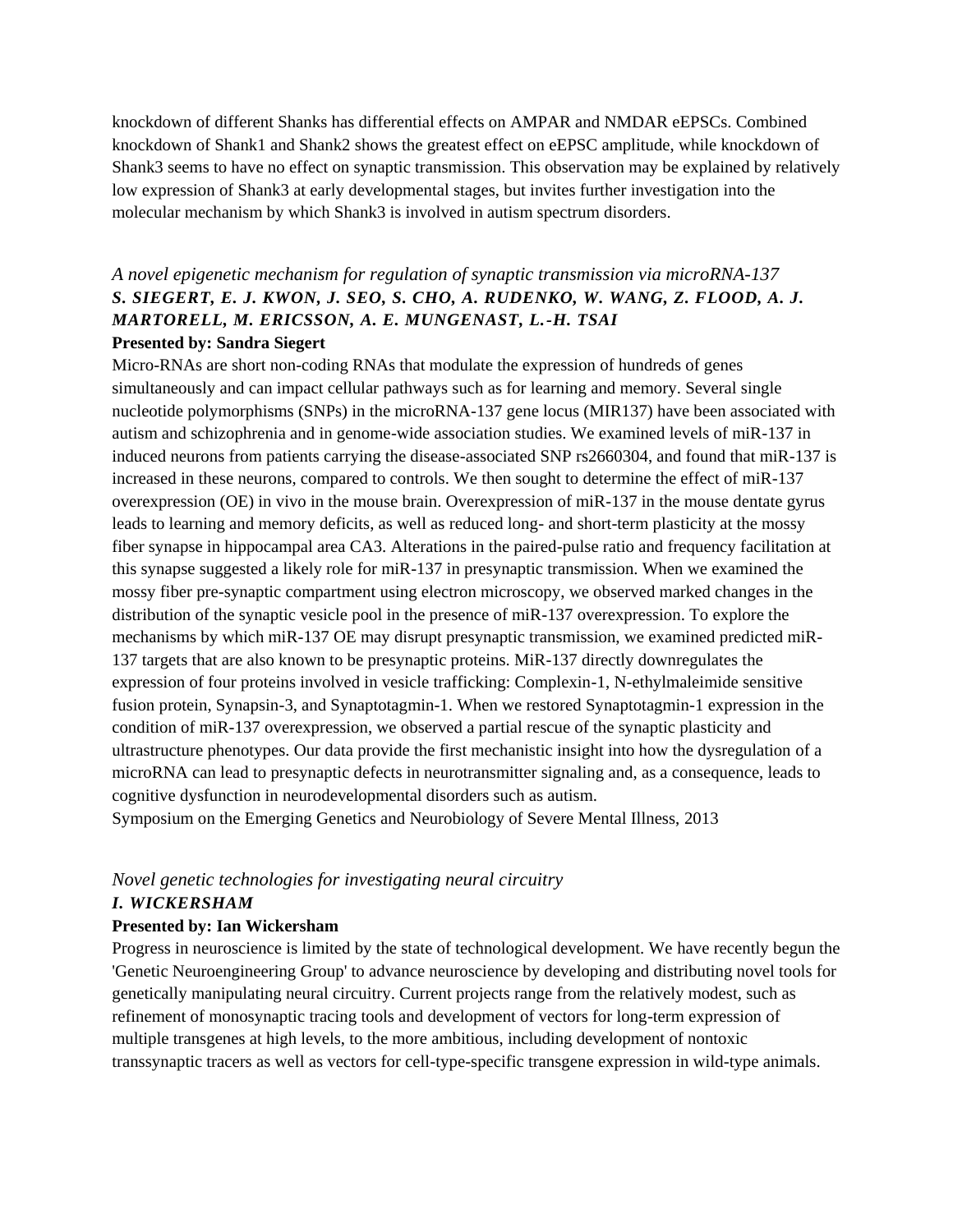#### *SnapTag: Tagging Active Neuronal Ensembles Using a Strong Neuronal Activity Promoter (SNAP)*

### *A. YOUNG, K. RAMAMOORTHI, A. SÖRENSON, F.-J. WENG, C. SCHNEIDER, M. BARATTA, R. B. LU, L. BLACHORSKY, Y. LIN*

#### **Presented by: Andrew Young**

Within neural networks, signals propagated from the external environment are capable of profoundly altering the structure and function of downstream circuitry. Learning via environmental exploration or conditioned stimuli induces functional plasticity in brain circuits including the hippocampus and neocortex. These experiences upregulate genes within active cells. Amongst these activity-regulated genes, several are implicated in the long-term modification of synaptic properties such as ARC, Fos and Npas4. Although these genes act as de facto markers of neuronal activity and concomitant plasticity, their utility in probing plastic changes within active neurons is limited by currently available technology. Using a synthetic biology approach we created a reporter system optimized to selectively target active cells with exquisite temporal fidelity, allowing for unprecedented access to physiological examination and perturbation of active neural circuits. For its construction, we selected a putative Npas4 binding sequence. We based this upon our previous work identifying Npas4?s critical role in memory formation, as well as the observation that it co-localizes with activity regulated transcriptional regulators such as CBP, SRF, and RNA Pol II on several IEGs. We reasoned that a reporter based on an Npas4 binding sequence may act as a robust marker of neuronal activity, integrating activity from several regulatory factors, and granting us access to neuronal populations of interest without restricting focus to a single gene such as Arc or c-Fos.

McGovern Institute Scientific Advisory Board, 2013

# *Characterization of glial-neuronal signaling pathways disrupted in the Zydeco mutation Y. V. ZHANG, J. E. MELOM, J. T. LITTLETON*

#### **Presented by: Yao Zhang**

Precise regulation of neuroexcitability is of critical importance for the function of the nervous system. Impaired excitability in the central nervous system can lead to severe neurological disorders, including epilepsy. In recent years, abnormal glial modulation of neuronal function has emerged as a candidate pathogenic pathway in some epilepsies. Previous work in our lab identified Zydeco (Zyd), a cortex glial sodium-potassium dependent calcium exchanger (NCKX), as a critical regulator of acute neural excitability in Drosophila. Mutations in zyd predispose flies to temperature- sensitive seizures and result in neuronal hyperexcitability at elevated temperatures. Meanwhile, near-membrane microdomain calcium transients found in wildtype cortex glia are abolished in zyd mutants, which instead show elevated intracellular glial calcium levels. Knockdown of Calmodulin in zyd cortex glia ameliorates the temperature-sensitive seizure phenotype. These observations suggest a calcium-dependent glia-to-neuron signaling cascade acutely regulates neuroexcitability in the Drosophila CNS. Characterizing this signaling cascade will greatly contribute to our understanding of how glia and neurons work in concert to maintain normal function of the nervous system. We are particularly interested in identifying how elevated calcium in cortex glia triggers neuronal seizures, and if secretion of a glia-derived neuroexcitative signal may be a culprit. To test this model, we performed an RNAi screen to knock down candidate genes in glia and neurons in the zyd background using repo-Gal4 and elavC155- Gal4, respectively. Suppressors and enhancers of the temperature-sensitive seizure zyd phenotype will be characterized to determine how they